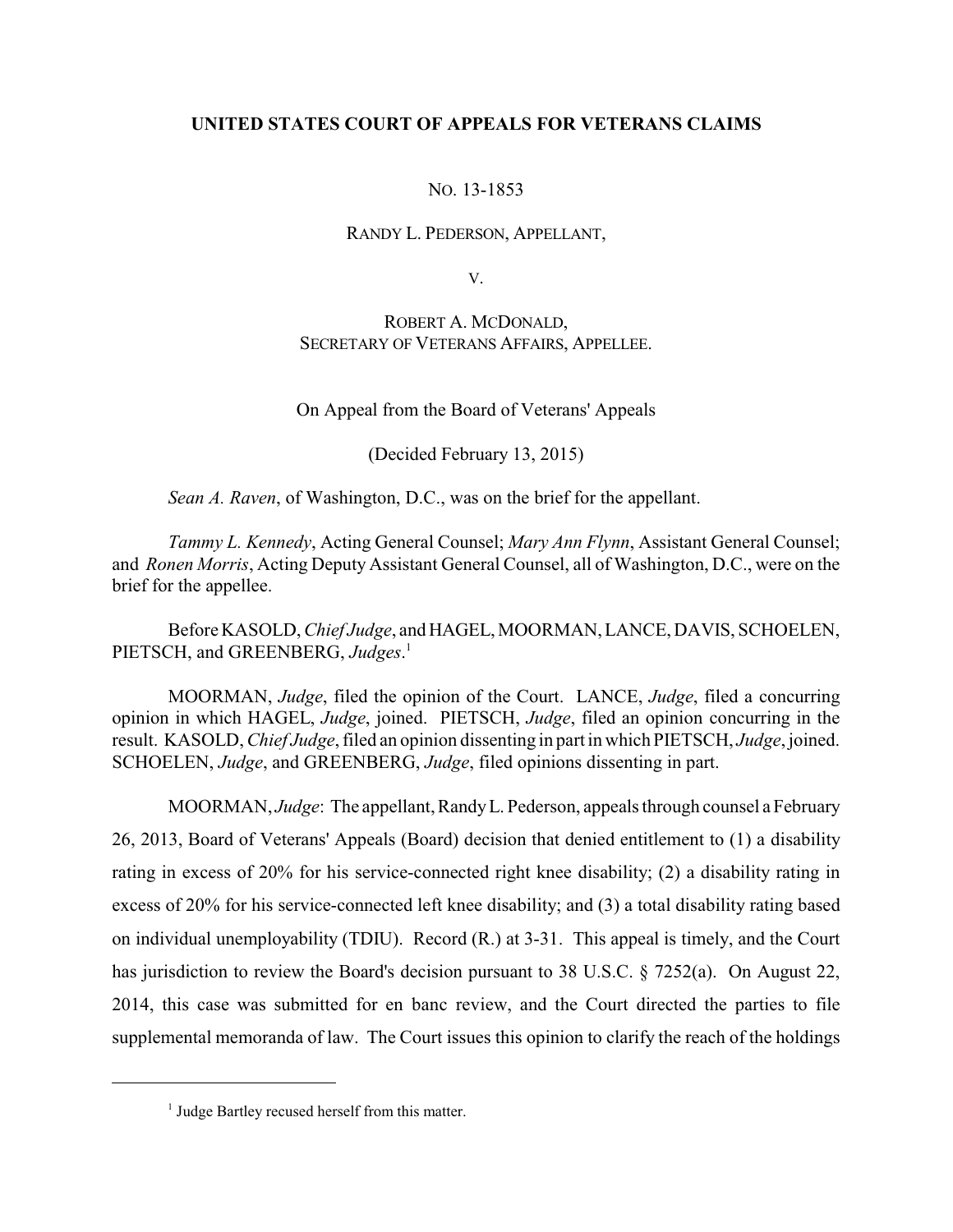in *Cacciola v. Gibson*, 27 Vet.App. 45 (2014), regarding the effect of the abandonment of a claim or issue appealed to this Court. For the reasons that follow, the Court concludes that (1) the appellant has knowingly abandoned the issues of entitlement to disability ratings in excess of 20% for his service-connected right knee and left knee conditions and (2) the Court has jurisdiction and the authority to review the merits of the abandoned issues. However, for prudential reasons, we will decline to review the merits of the abandoned issues and , therefore, we will dismiss the appeal from the Board's denial of the increased rating claims. The Court will affirm the Board's denial of TDIU.

### **I. BACKGROUND**

Mr. Pederson served honorably on active duty in the U.S. Army from May 1980 to May 1981. R. at 524. In June 1983, Mr. Pederson was awarded service connection for chondromalacia of the bilateral knees; each knee was rated 10% disabling, effective the date of his separation from service. R. at 1862-66. As of February 1999, each knee was separately rated 20% disabling. R. at 1689-99. Prior to entering service, Mr. Pederson achieved a high school education and worked at a grocery store. R. at 1845, 2014. After service, Mr. Pederson returned to his grocery store position until 1984. R. at 1845. He was employed as a custodial laborer by the U.S. Postal Service (USPS) from November 1985 to November 2001. R. at 1099, 1390-92.

Mr. Pederson underwent a VA compensation and pension (C&P) examination in May 1999. R. at 1748-50. The examiner noted that Mr. Pederson was employed at USPS and that he reported that his position involved relatively long periods of walking, occasionally outside; driving snow removal equipment; and sometimes functioning as a part-time security guard. R. at 1748. Mr. Pederson reported that he had lost, at most, four days of work that year as a result of medical appointments for his knees or because of "significant pain that prevents him from completing the day[']s work." *Id*. The examiner noted that the "[e]xtent of initial knee injury during military service is unknown to this examiner. Most of [the] veteran's current bilateral knee symptoms are due to progressive degenerative changes from aging and obesity." R. at 1750.

In December 2000, Mr. Pederson was examined by Dr. Clayton Van Balen for USPS. R. at 892. Dr. Van Balen noted that Mr. Pederson's medical history included a cardiac valve replacement, degenerative joint disease of his ankles and feet, morbid obesity, insulin dependent diabetes, and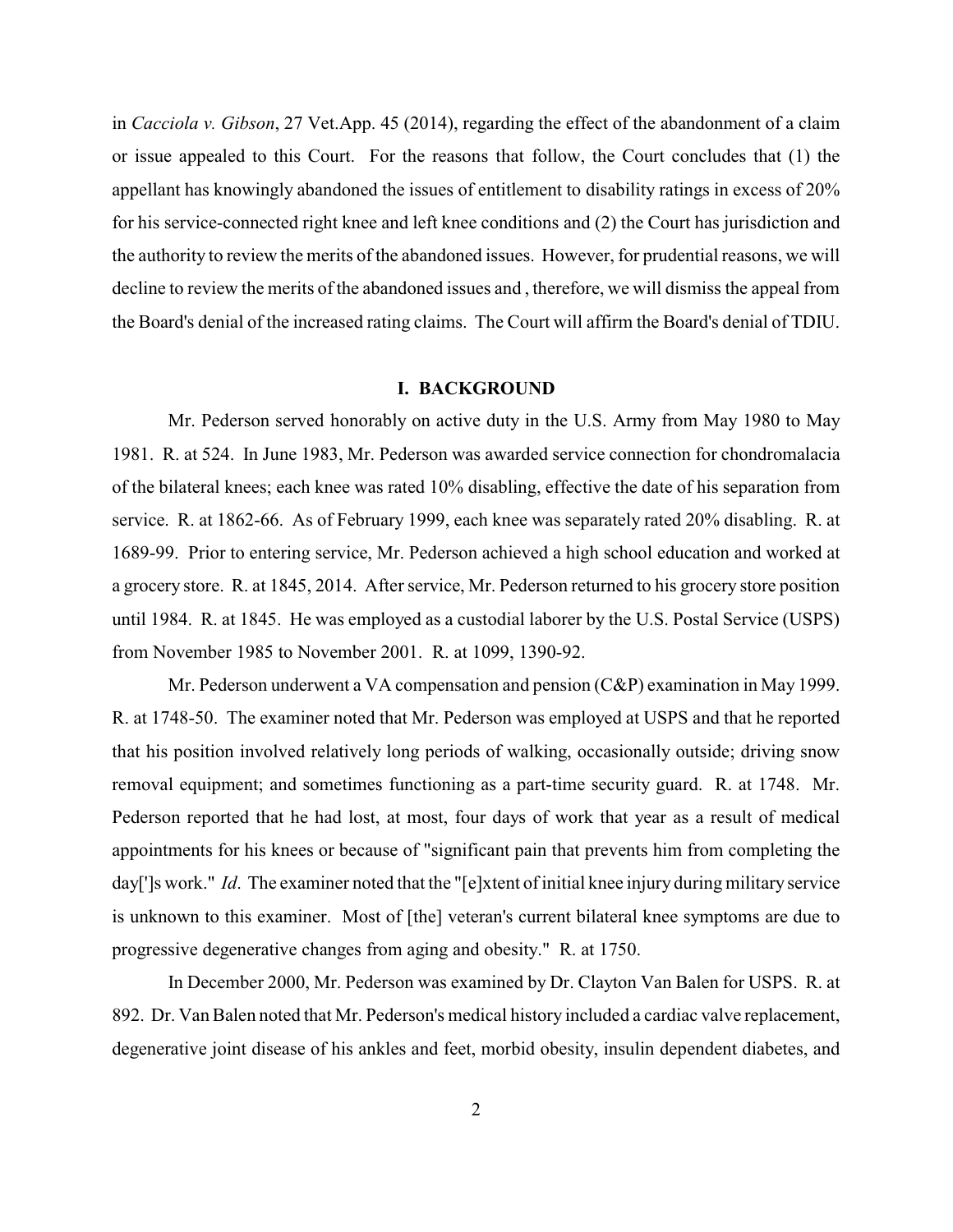hyperlipidemia. *Id*. Upon physical examination, Dr. Van Balen noted morbid obesity, severe pain in the feet and ankles, and limited ability to stand and walk. *Id*. Dr. Van Balen suggested job accommodations to include no squatting or climbing, alternating standing and sitting as tolerated, no lifting more than 20 pounds, and no walking long distances. *Id*. In February 2001, Dr. Van Balen also recommended that Mr. Pederson not work at night because of his diabetes, that he avoid uneven surfaces due to his arthritis, and that he limit his outdoor exposure to no more than 30 minutes when the temperature is below 32 degrees. R. at 362-63, 885-86.

During a January2001 VA followup medical examination for diabetes mellitus, the examiner noted that Mr. Pederson had "several limitations in his job because of his [degenerative disc disease] and diabetes" and that he was thinking of applying for total disability. R. at 1582. The examiner noted that, although Mr. Pederson's job at USPS might not be suitable for him, he did not feel Mr. Pederson was eligible for total disability "as he may be eligible for many other jobs." *Id*.

In April 2001, Mr. Pederson was examined by Dr. Bryce Robinson in connection with his disability claim with USPS. R. at 372. Dr. Robinson noted Mr. Pederson's history of cardiac valve replacement, degenerative joint disease with chondromalacia of his right and left knees, morbid obesity, insulin-dependent diabetes, and peripheral neuropathy of the hands and feet. *Id*. He stated that he agreed with the work restrictions recommended by Dr. Van Balen. *Id*. Dr. Robinson opined that Mr. Pederson's medical conditions were "stable, but as the years go on, his degenerative changes in the knees and neuropathy secondary to the diabetes will not improve." *Id*. In June 2001, Mr. Pederson was examined by Dr. John Prevo in connection with his USPS disability retirement claim. R. at 343. Dr. Prevo noted that Mr. Pederson suffered from degenerative joint disease of the spine and lower extremities. *Id*. He opined that Mr. Pederson was disabled and could no longer perform his job as a custodian, with or without accommodations. *Id*. Mr. Pederson's disability retirement from USPS was approved in August 2001. R. at 911-14.

Mr. Pederson submitted a request to VA for TDIU in March 2002. R. at 1390-92. He underwent a VA C&P examination in April 2002. R. at 1375-82. Mr. Pederson reported that he had lost over one month of work because of pain and inability to walk and that he had lost his job with USPS and remained unemployed. R. at 1376. The regional office (RO) denied TDIU in February 2004. R. at 1083-87. The RO found that Mr. Pederson did not meet the schedular requirements for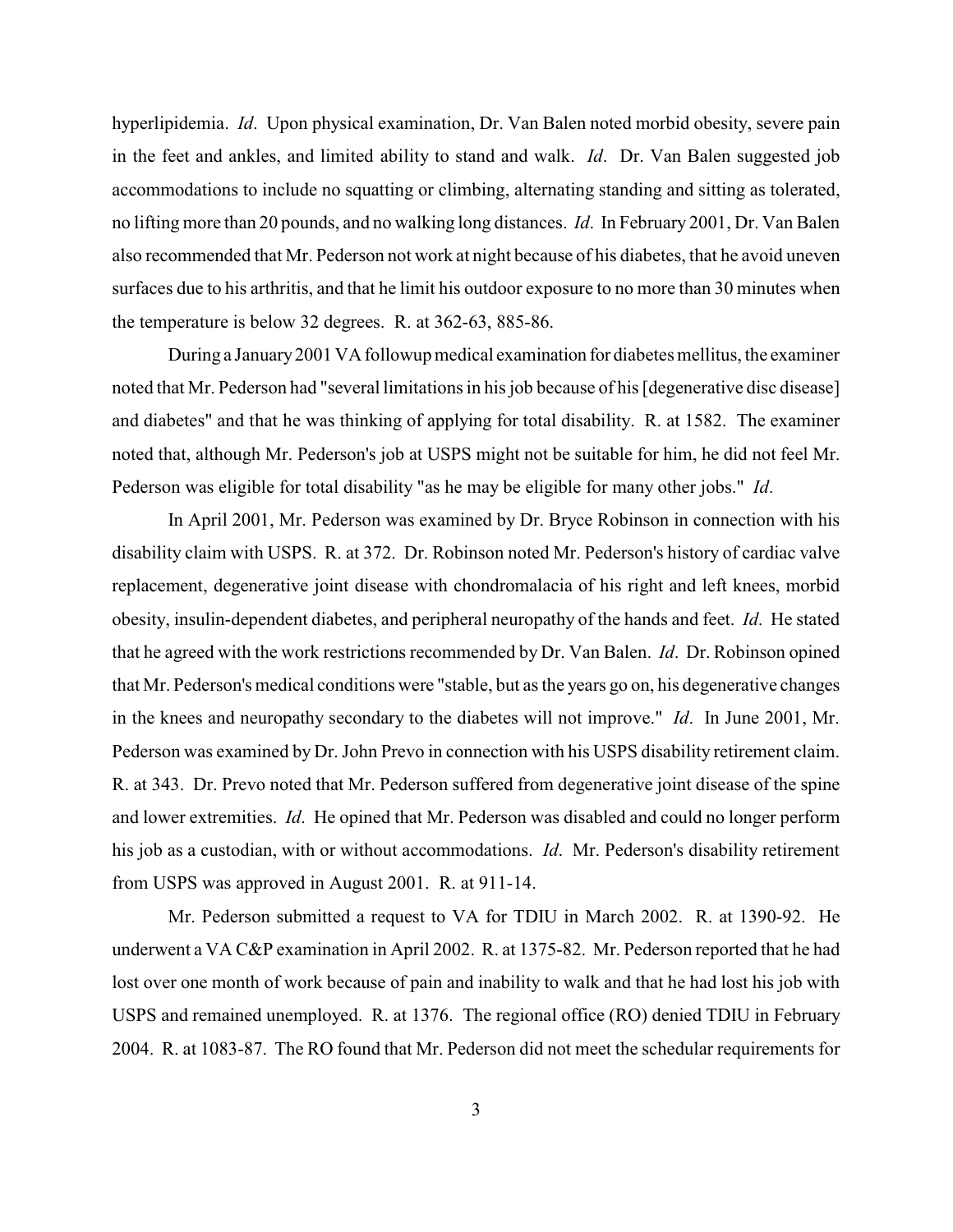TDIU pursuant to 38 C.F.R. § 4.16(a), and that referral for an extraschedular rating was not warranted because the evidence failed to show that Mr. Pederson was unemployable as a result of service-connected disabilities. R. at 1086. Mr. Pederson appealed that decision (R. at 1077-78) and in February 2006, the Board remanded his request for TDIU as inextricably intertwined with his pending claim for an increased rating for his service-connected knee disabilities (R. at 852-57).

Mr. Pederson underwent a VA C&P examination in January 2007. R. at 826-30. The examiner opined that Mr. Pederson's bilateral knee disability and his non-service-connected diabetic neuropathy "both have a moderate effect on his activities of daily living and his ability to work as a maintenance person"; that his knee condition "affects his ability to kneel down, climb ladders, or stand for more than 30 minutes"; and that his "diabetic neuropathy also has an effect on his ability to stand for a long time or climb ladders." R. at 830. The RO issued a Supplemental Statement of the Case in March 2007, continuing the denial of Mr. Pederson's request for TDIU. R. at 767-70.

The Board issued a decision in August 2007 denying Mr. Pederson's claims for entitlement to increased ratings for his bilateral knee condition and his request for TDIU. R. at 717-44. Mr. Pederson appealed that decision to this Court and, pursuant to a joint motion for remand, the Court remanded Mr. Pederson's claims for further development, including to obtain Mr. Pederson's Social Security Administration records and for the Board to consider whether a new VA examination should be ordered and whether the evidence necessitated a social and industrial survey. R. at 214-19, 681.

Mr. Pederson was afforded another VA C&P examination in September 2008. R. at 251-56. Regarding employability, the examiner opined that Mr. Pederson "has obvious deconditioning due to his morbid obesity" and, "[r]egarding his knees, it may be a problem performing heavy labor, climbing ladders, [and] going up and down stairs." R. at 255-56. "Regarding his non-service[-] connected issues of diabetes,[hypertension], hyperlipidemia, previous alcohol abuse, mild peripheral neuropathy in the feet, [they] would not have any effect on overall employment." R. at 255-56. The examiner concluded that "[a] sedentary job would be acceptable" and that Mr. Pederson "does not have anymedical issue that would preclude him from all substantiallygainful employment." *Id*. The RO issued a rating decision in October 2008 denying entitlement to increased ratings for Mr. Pederson's bilateral knee disabilities and TDIU. R. at 2063-71.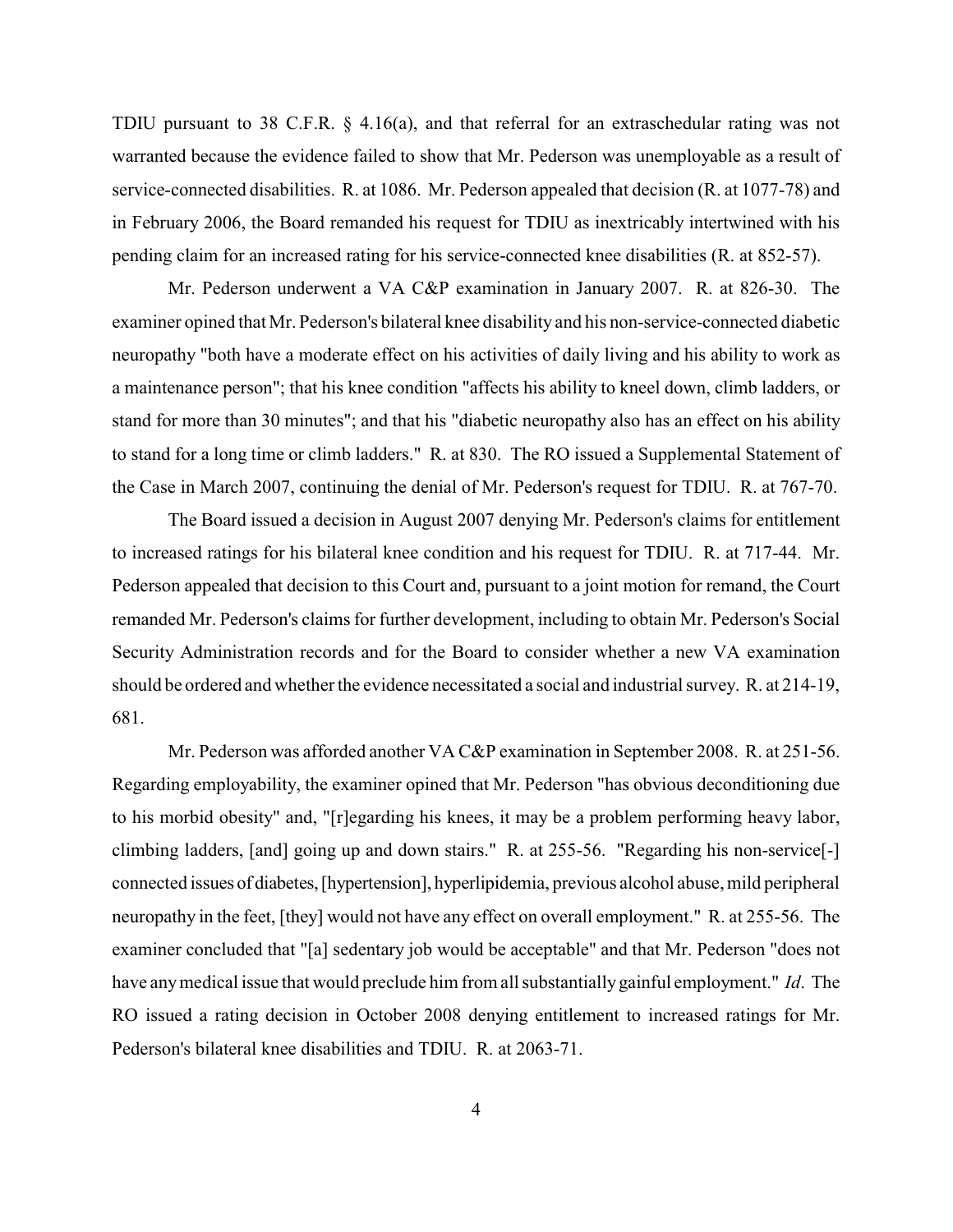In May 2012, Mr. Pederson underwent another VA C&P examination. R. at 66-80. The examiner noted the job limitations that had been placed on Mr. Pederson when he was employed at USPS, but also that Mr. Pederson reported that he was able to stand for 5 to 10 minutes at a time and was able to walk short distances, and that he had no limitations on driving or sitting. R. at 79-80. Accordingly, the examiner concluded: "Noting that driving and sedentary activities are without difficulty, this would likely not preclude [him] from all types of gainful employment." R. at 80.

On appeal to the Board, Mr. Pederson argued that his request should be referred to the Director of Compensation Service (Director) for consideration of TDIU on an extraschedular basis. R. at 40-42. He argued that, because he has only worked in labor-intensive positions at a grocery store and for USPS and only has a high school education, he lacks the requisite educational or occupational experience to qualify for any sedentary employment. *Id*. In the February 26, 2013, decision here on appeal, the Board denied entitlement to increased disability ratings for Mr. Pederson's service-connected right and left knee disabilities and for TDIU. R. at 3-32. This appeal followed.

### **II. ANALYSIS**

### *A. Increased-Ratings Claims*

In his opening brief, the appellant expressly limited his arguments to the Board's denial of entitlement to TDIU. The Secretary argued in his brief that the appellant's claims for increased disability ratings for his service-connected right and left knee disabilities should be deemed abandoned. Secretary's Brief at 22. In *Cacciola*, the Court noted that, "when an appellant expressly abandons an issue in his initial brief or fails to present any challenge and argument regarding an issue, the abandoned issue generally is not reviewed by the Court." 27 Vet.App. at 48.

The Court referred Mr. Pederson's case to the en banc Court to consider whether, in light of *Cacciola*, an appellant's abandonment of some issues decided by the Board may, under certain circumstances, be deemed a concession by the appellant that the Board decision contains no error as to those issues. To assist the Court in the resolution of that issue, the Court ordered supplemental memoranda to address the following questions: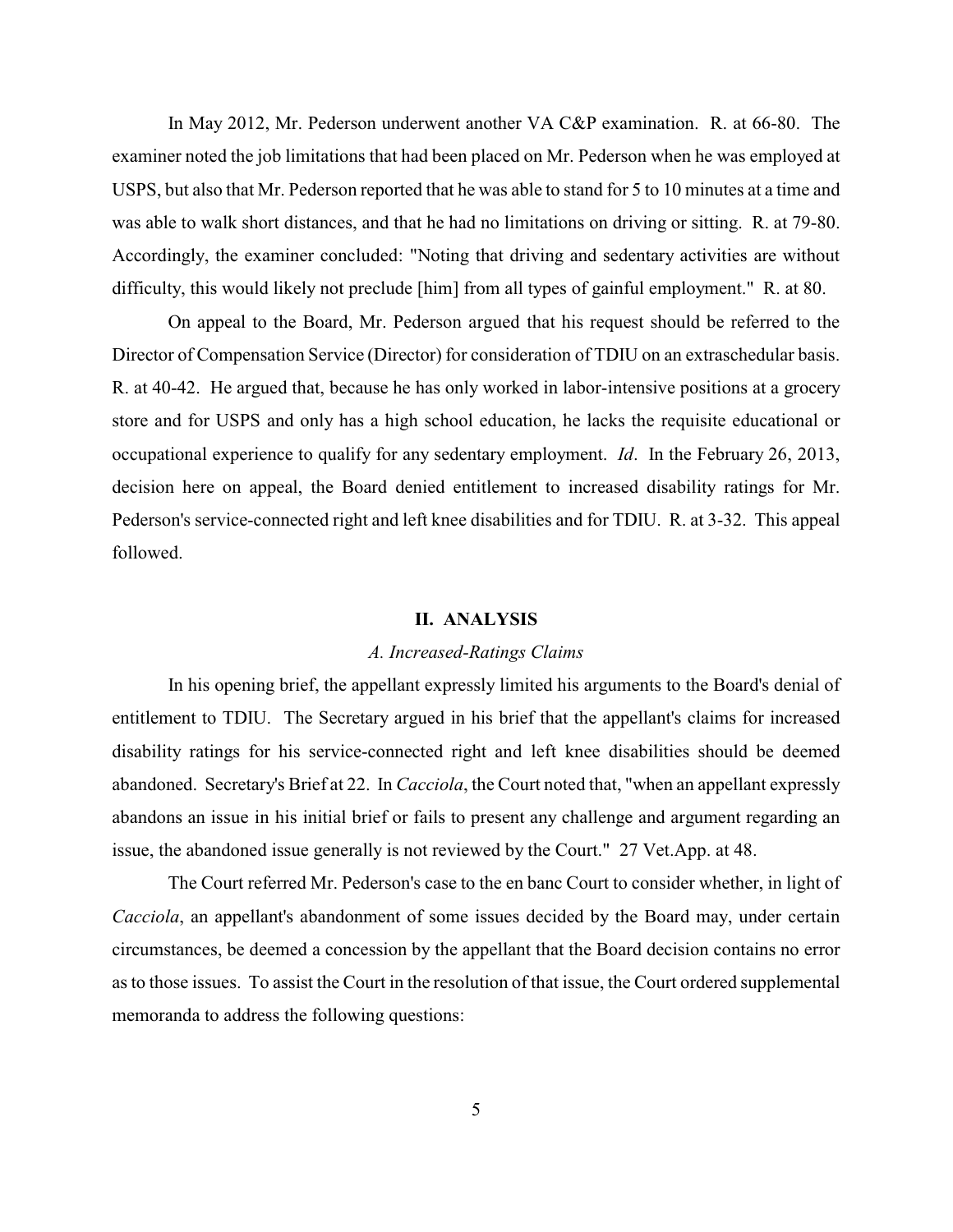(1) When an appellant presents no argument regarding or expressly abandons issues on appeal prior to or concomitant with submission of his or her brief, does the Court have the authority to affirm the Board decision on the basis that the issues not argued by the appellant were conceded, or must the Court decline review of the Board's determination on the issues and dismiss the appeal as to those issues?

(2) If the Court does have the authority to affirm the Board decision on the basis that the issues not argued by the appellant were conceded, under what circumstances should the Court exercise that authority? Do the circumstances differif the appellant specifically asserts that he or she only wants to appeal one determination rendered by the Board in its issued decision?

. . . .

[3] [W]hether the appellant's statement that he is appealing only the Board's TDIU determination constitutes a waiver of the right to judicial review of the Board's decision on the other matters decided by the Board[;] and

[4] [W]hether the Court lacks jurisdiction over those matters or has the authority to render a decision on their merits.

*Pederson v. McDonald*, No. 13-1853, 2014 WL 4167846, at \* 2-3 (U.S. Vet. App. Aug. 22, 2014) (per curiam order). The parties submitted supplemental memoranda on October 3, 2014. In his supplemental memorandum, the appellant makes clear that it was his intention to abandon the issues of increased disability ratings for his service-connected right and left knee disabilities. Appellant's Supplemental Memorandum (Supp. Mem.) of Law at 8. The appellant explains that, "[b]ecause [his] opening brief expressly limited the scope of review he sought from the Court, he relinquished his right to judicial review of the Board's determinations regarding the proper disability ratings for his service-connected knee disabilities." *Id.* The appellant maintains that, when a claimant "relinquish[es] his right to the Court's review of an issue . . . [,] it necessarily follows that dismissal, not affirmance, is the appropriate disposition for abandoned issues." *Id.* at 1-2. The appellant further asserts that "abandonment of an issue on appeal serves to preclude judicial review of the abandoned issue" and, therefore, "affirmance is inappropriate" and further, "the Court does not possess [the] authority" to affirm the Board decision with respect to the abandoned issues. *Id.* at 3.

In response to the Court's final inquiry, the appellant argues further that the Court, in fact, lacks jurisdiction to render a decision on the merits of a claim or issue that has been expressly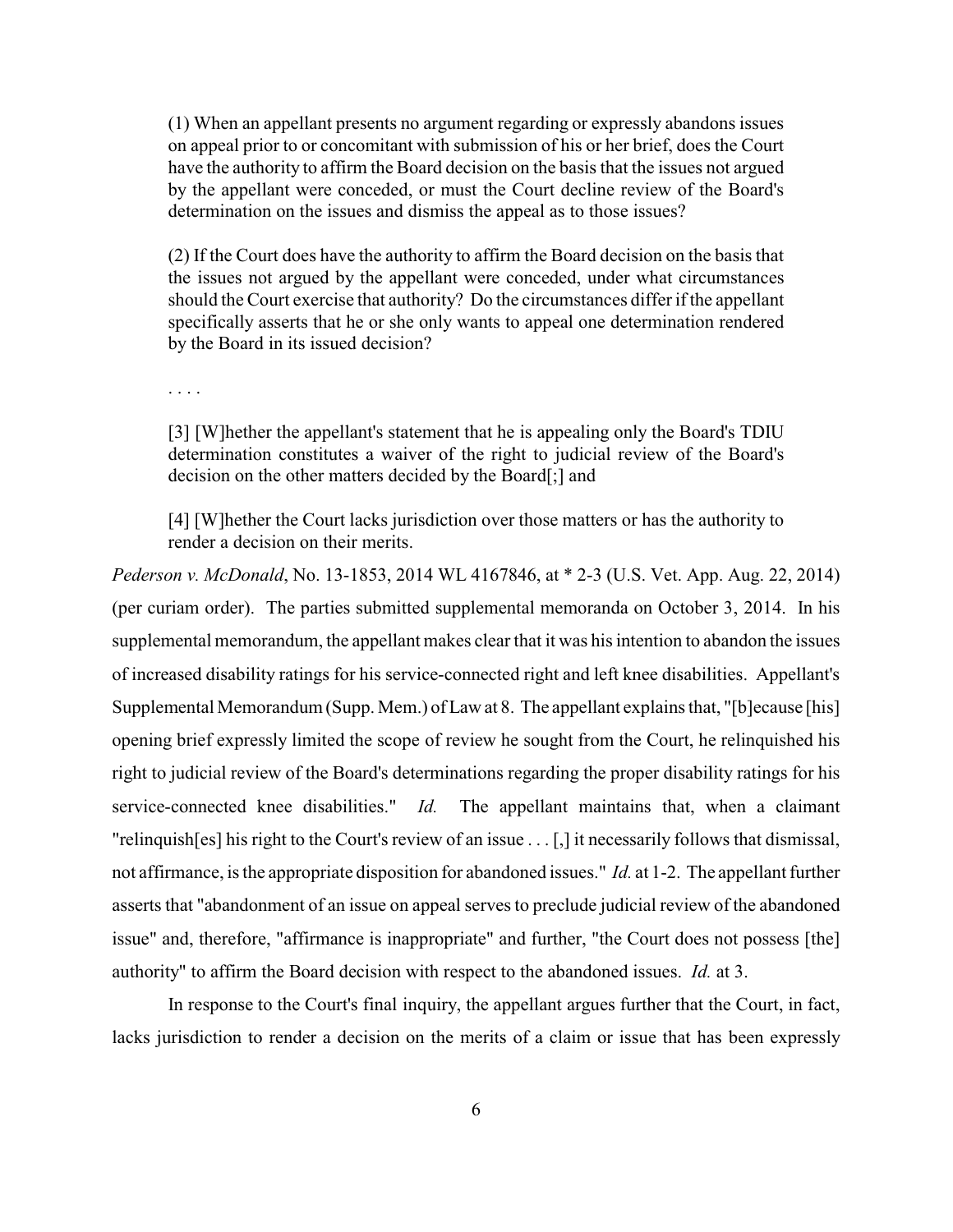abandoned by an appellant. The appellant argues alternatively that, if the Court does have the authority to affirm a Board decision with respect to an abandoned issue, it should do so only in limited circumstances.

The Secretary responds that the Court has the authority to affirm any issue over which it has jurisdiction, to include issues expresslyor constructivelyabandoned on appeal. The Secretaryasserts that the filing of a Notice of Appeal (NOA) of a final Board decision places the entire Board decision on appeal and confers upon the Court jurisdiction over all issues finally decided by the Board in that decision. Secretary's Supp. Mem. of Law at 2 (citing *Cacciola*, 27 Vet.App. 45; *Fagre v. Peake*, 22 Vet.App. 188, 191 (2008)). The Secretary further asserts that the abandonment of an issue on appeal has no jurisdictional significance, but that the Court has discretion to decline to exercise its jurisdiction over an abandoned issue when appropriate. *Id*. at 2-3. The Secretary suggests that, when the abandonment is a deliberate relinquishment of the right to further pursue that issue, i.e., a waiver, the waiver amounts to a concession of no error and the Court should affirm the Board's decision as to that issue. *Id.* at 6. When an abandonment is the result of an inadvertent and excusable failure to identify and pursue an issue further, i.e., a forfeiture, the Court should decline to exercise its authority to affirm and should dismissthe forfeited issue. *Id*. The Secretary notes, however, for the purposes of determining whether an abandoned issue might later be subject to a motion for revision on the basis of clear and unmistakable error (CUE), that in his view neither an affirmance nor a dismissal of an abandoned issue would constitute a review on the merits.<sup>2</sup> Accordingly, the Secretary maintains that, in either the case of an affirmance or a dismissal, an appellant may still collaterally attack an abandoned portion of a Board decision on the basis of CUE.

"As the Court has previouslymade clear, the Court 'has an independent duty to determine its own jurisdiction.'" *Boyd v. McDonald*, 27 Vet.App. 63, 69 (2014) (quoting *Posey v. Shinseki*, 23 Vet.App. 406, 407 (2010)). The appellant suggests in his Supplemental Memorandum of Law that his express abandonment of his increased-rating claims decided by the Board limits this Court's jurisdiction over those issues. Appellant's Supp. Mem. at 9-10. The Court disagrees.

<sup>&</sup>lt;sup>2</sup> A "review on the merits" is the Secretary's interpretation of 38 U.S.C. § 7111, found in 38 C.F.R. §§ 20.1400(b) and 20.1409(c) setting forth the conditions governing revision of Board decisions on the basis of CUE when a request for revision cannot be entertained because there is an intervening Court action affirming the Board decision in which CUE is asserted.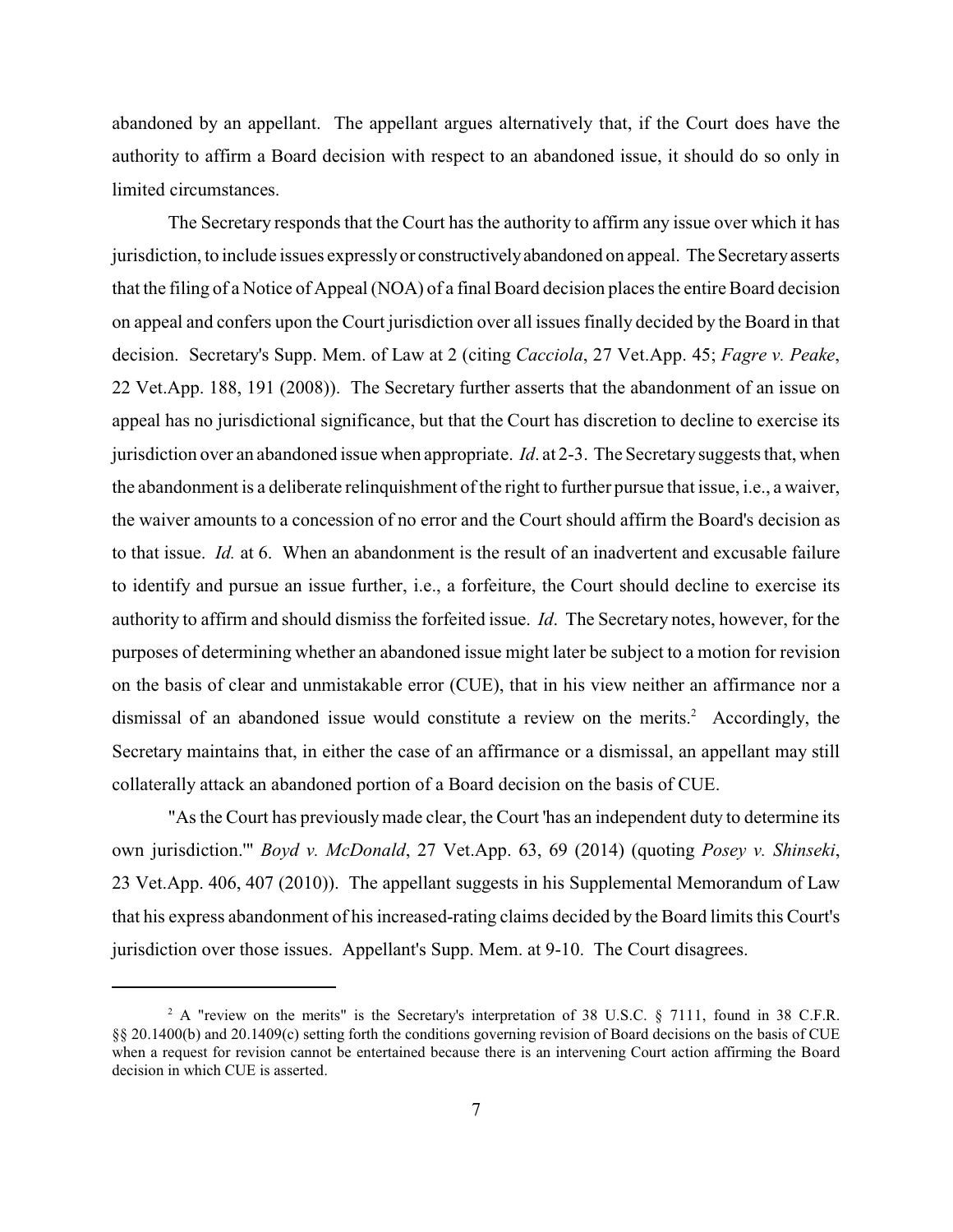The filing of an NOA of a final Board decision places the entire Board decision on appeal and confers upon the Court jurisdiction over all issues finally decided by the Board. *Cacciola*, 27 Vet.App. at 54-55; *Fagre*, 22 Vet.App. at 191. This Court's jurisdiction is defined by statute, and it is not, contrary to the appellant's arguments, limited or defined by the arguments the appellant makes in his opening brief. *See* 38 U.S.C. § 7252. The Court has "exclusive jurisdiction to review decisions of the Board" and has the "power to affirm, modify, or reverse" any decision of the Board over which it has jurisdiction or to "remand, as appropriate." *Id.; see also* 38 U.S.C. § 7261 (Scope of Review). Under the "broad authority–indeed, mandate–[of section 7261] to carry out comprehensive review of [Board] decisions, the Court undoubtedly would have jurisdiction to consider those same Board errors if raised by the appellant or noted, sua sponte, by the Court itself." *Johnson v. Brown*, 7 Vet.App. 95, 99 (1994). Accordingly, consistent with *Cacciola*, the Court holds that an NOA from a Board decision constitutes an appeal of all issues finally decided in the Board decision. We clarify that the Court retains jurisdiction over all finally decided issues, regardless of whether the NOA itself or the subsequent briefing narrows the issues on appeal.

Although the abandonment of an issue on appeal has no effect on the Court's *jurisdiction*, this Court, like other courts, will generally decline to exercise its *authority* to address an issue not raised by an appellant in his or her opening brief. *See Andre v. Principi*, 301 F.3d 1354, 1363 (Fed. Cir. 2002); *Carbino v. West*, 168 F.3d 32, 34-35 (Fed. Cir. 1999); *Cacciola*, 27 Vet.App. at 48. Just as the Court has discretion to decline to address an issue over which it has jurisdiction when an appellant has raised the issue for the first time on appeal, the Court necessarily has the same discretion to "affirm, modify, or reverse [or] remand" any issue that has been abandoned when appropriate. 38 U.S.C. § 7252; *cf. Maggitt v. West*, 202 F.3d 1370, 1377 (Fed. Cir. 2000) ("While the . . . Court may hear legal arguments raised for the first time with regard to a claim that is properly before the Court, it is not compelled to do so in every instance."); *Carbino*, 168 F.3d at 34-35 ("An improper or late presentation of an issue or argument under the court's rules need not be considered, in fact, *ordinarily* should not be considered." (emphasis added)); *see also Freytag v. Comm'r*, 501 U.S. 868, 879 (1991) ("[T]his is one of those rare cases where we should exercise our discretion to hear petitioners' challenge" raised for the first time on appeal.). As noted by the Secretary, it is a "'jurisprudential rule' that permits the Court to exercise its discretion to decline to exercise its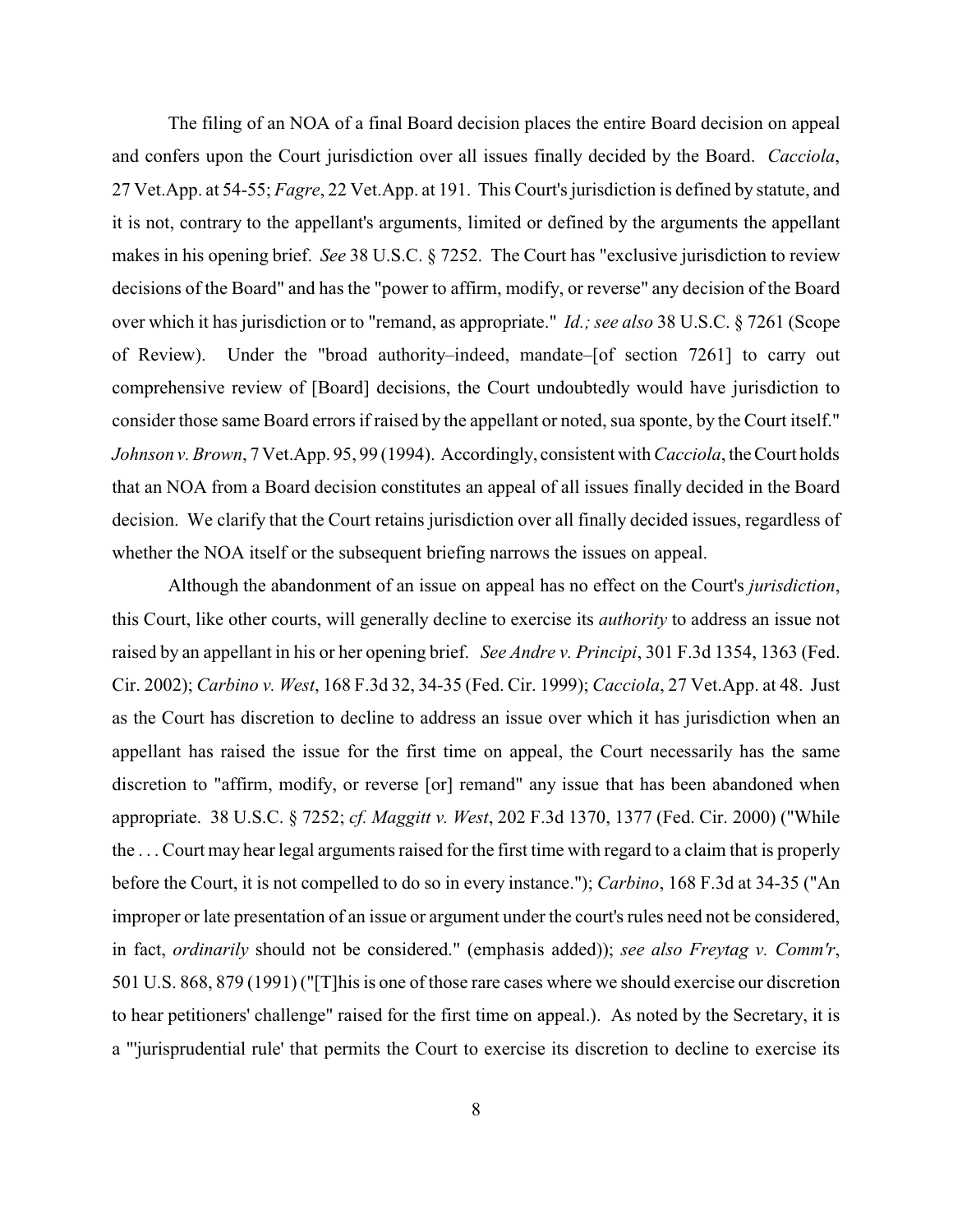[authority] over an issue over which it otherwise has jurisdiction." Secretary's Supp. Mem. of Law at 2-3. The same jurisprudential rule permits the Court to exercise its discretion and address, on the merits, an issue over which it has jurisdiction but which a party has elected not to address in the appellate brief.

This Court's decision in *Cacciola* illustrates the importance of clarity in the Court's disposition of issues abandoned on appeal. As noted above, although abandoned issues are generally not reviewed by the Court on the merits, the Court nevertheless retains jurisdiction over such issues and has the authority to decide the merits of abandoned issues in an appropriate case. In *Cacciola*, the Court found that "an examination of the [underlying Court] decision reveals that, because the appellant did not present any arguments addressing the Board's denial of an initial compensable disability rating for bilateral hearing loss, the Court deemed the issue abandoned on appeal *and did not address the merits of the Board's decision on this issue*." 27 Vet.App. at 58 (emphasis added). Therefore, the Court determined, the issue was "not decided by the Court" in its underlying decision and, as a result, the Board's decision on the issue could be subject to revision on the basis of CUE. *Id*. The Court in *Cacciola* examined the underlying Court decision to determine whether the issue before the Court being challenged as CUE had been decided previously on the merits. *Id*.

To the extent that *Cacciola* might be mistakenly read to mean that an "abandoned issue" is necessarily an issue that was not reviewed on the merits or that the Court is precluded from reviewing an abandoned issue on the merits, as we stated above, abandonment of an issue on appeal has *no effect* on the Court's *jurisdiction* or *authority* to address an issue not raised by an appellant in his or her opening brief. Accordingly, we reaffirm that the body of the Court's decision in the direct appeal must be examined in any subsequent CUE challenge regarding that issue to determine not simply whether the issue was abandoned but whether the issue was reviewed by the Court on the merits. *See Cacciola*, 27 Vet.App. at 57-58.

The Court in *Cacciola* reviewed the underlying Court decision, as it must, to determine whether the Court exercised its discretion to review the issue on the merits notwithstanding the abandonment. *Id*. at 58. Thus, any suggestion that *Cacciola* could be read as holding that a statement that an issue has been abandoned on appeal necessarily means that the issue was not reviewed on the merits is mistaken. Likewise, to the extent that the appellant reads into *Cacciola*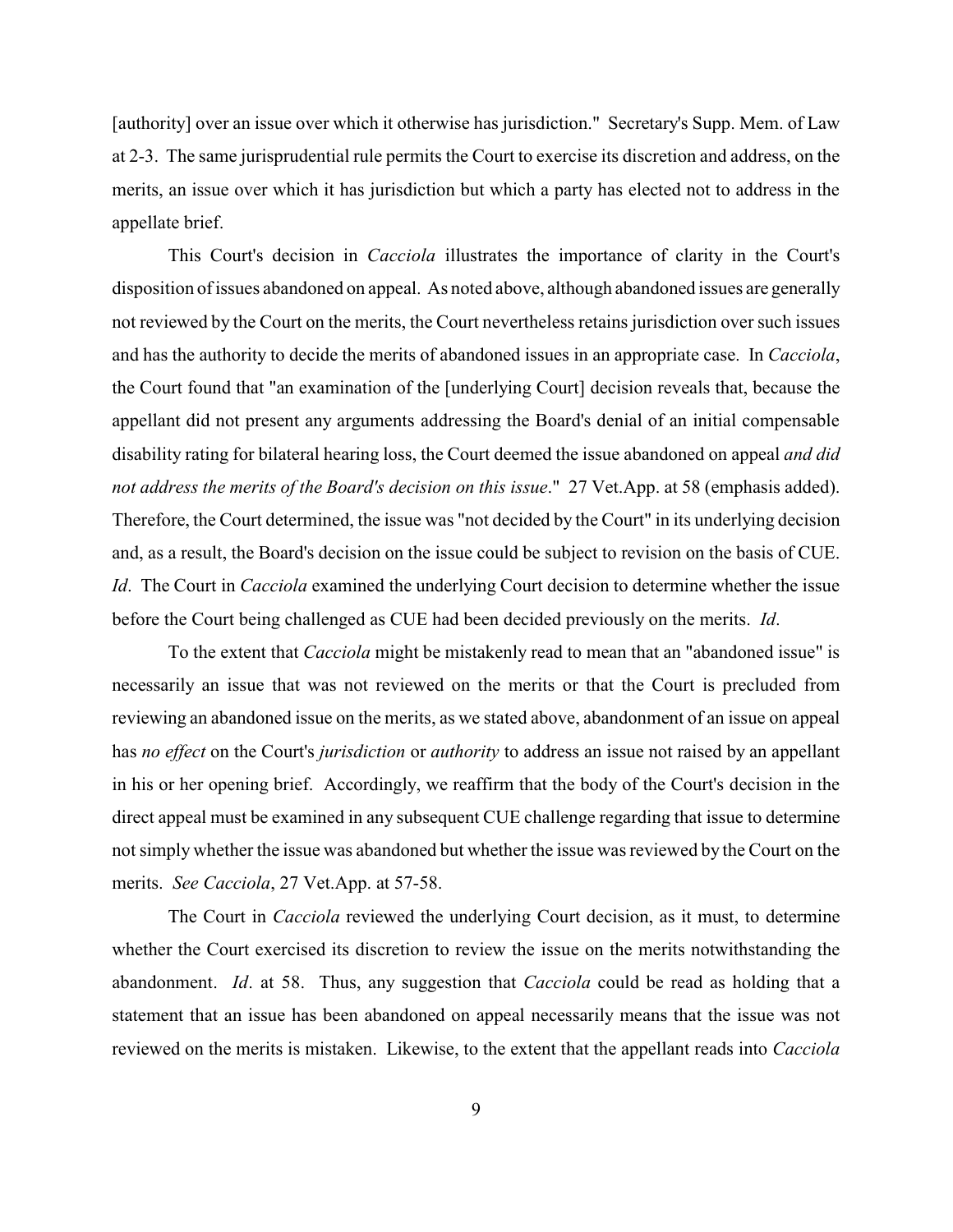that an abandoned issue *cannot* be reviewed, or *must* be dismissed by the Court, he is mistaken. Certainly, none of these readings of *Cacciola* reflect what the Court in *Cacciola* intended. Indeed, there may be instances where there are cogent reasons for the Court to exercise its jurisdiction over an appealed issue, and consider and render a decision on that issue even if the issue is abandoned by a party.<sup>3</sup>

In this case, the appellant, represented by his attorney, expressly limited his arguments on appeal to the Board's denial of TDIU. In his supplemental memorandum of law, he confirmed that it was his intention to abandon his increased-ratings claims and waive his right to judicial review of those matters. The appellant is represented by counsel, and there is nothing in the record or the pleadings before this Court to indicate that his abandonment is not knowing and intentional.<sup>4</sup> Although we conclude that the Court retains the authorityin an appropriate case to address the merits of issues abandoned on appeal, nothing in this case compels the Court to depart from our usual practice of declining to exercise our authority to address the abandoned issues on the merits.<sup>5</sup> See *Andre*, 301 F.3d at 1363. Accordingly, as a matter of the exercise of prudential considerations, we

<sup>&</sup>lt;sup>3</sup> There is a difference, however, between abandonment of an issue on appeal, whether express or implied, and "the situation in which an appellant states that he is appealing the Board's decision on an issue, but then makes no arguments, or insufficient arguments, challenging the Board's determination." *Cacciola*, 27 Vet.App. at 57. As stated by the Court in *Cacciola*, "[i]n such instances, the Court generally affirms the Board's decision as a result of the appellant's failure to plead with particularity the allegation of error and satisfy his burden of persuasion on appeal to show Board error." *Id*. at 57-58; *see also Hilkert v. West*, 12 Vet.App. 145, 151 (1999) (en banc) (holding that an appellant bears the burden of demonstrating error on appeal), *aff'd per curiam*, 232 F.3d 908 (Fed. Cir. 2000) (table).

<sup>&</sup>lt;sup>4</sup> The Court notes that representation by an attorney is a significant factor in its determination that the appellant's abandonment of these issues and waiver of the right to judicial review was knowing and intentional. *See Janssen v. Principi*, 15 Vet.App. 370, 374 (2001).

 $\delta$  The Secretary has expressed his position in his supplemental memorandum of law: "[R]egardless of whether the Board decision on an abandoned issue is affirmed on the basis that the absence of error was conceded or the appeal of that issue is dismissed, a claimant is not foreclosed from subsequently attacking the Board decision on that issue on the basis of CUE." Secretary's Supp. Mem. of Law at 8. Certainly, when a claim has not been reviewed *on the merits* by this Court, the Secretary may interpret his regulation to find that such a claim has not been "decided by" this Court. 38 C.F.R. § 20.1400(b) ("All final Board decisions are subject to revision [on the grounds of CUE] except (1) Decision on issues which have been appealed to and decided by a court of competent jurisdiction."); *see also Cacciola, supra*. The Secretary is reminded that the interpretation of a Court's decision is dictated *by the Court's opinion*, not by the Secretary's interpretation of hisregulations. Moreover, the Court cautions the Secretary against relying on blanket rules and select words in the opening or decretal paragraph of a Court's decision to determine whether the Court has actually addressed the merits of a claim or issue.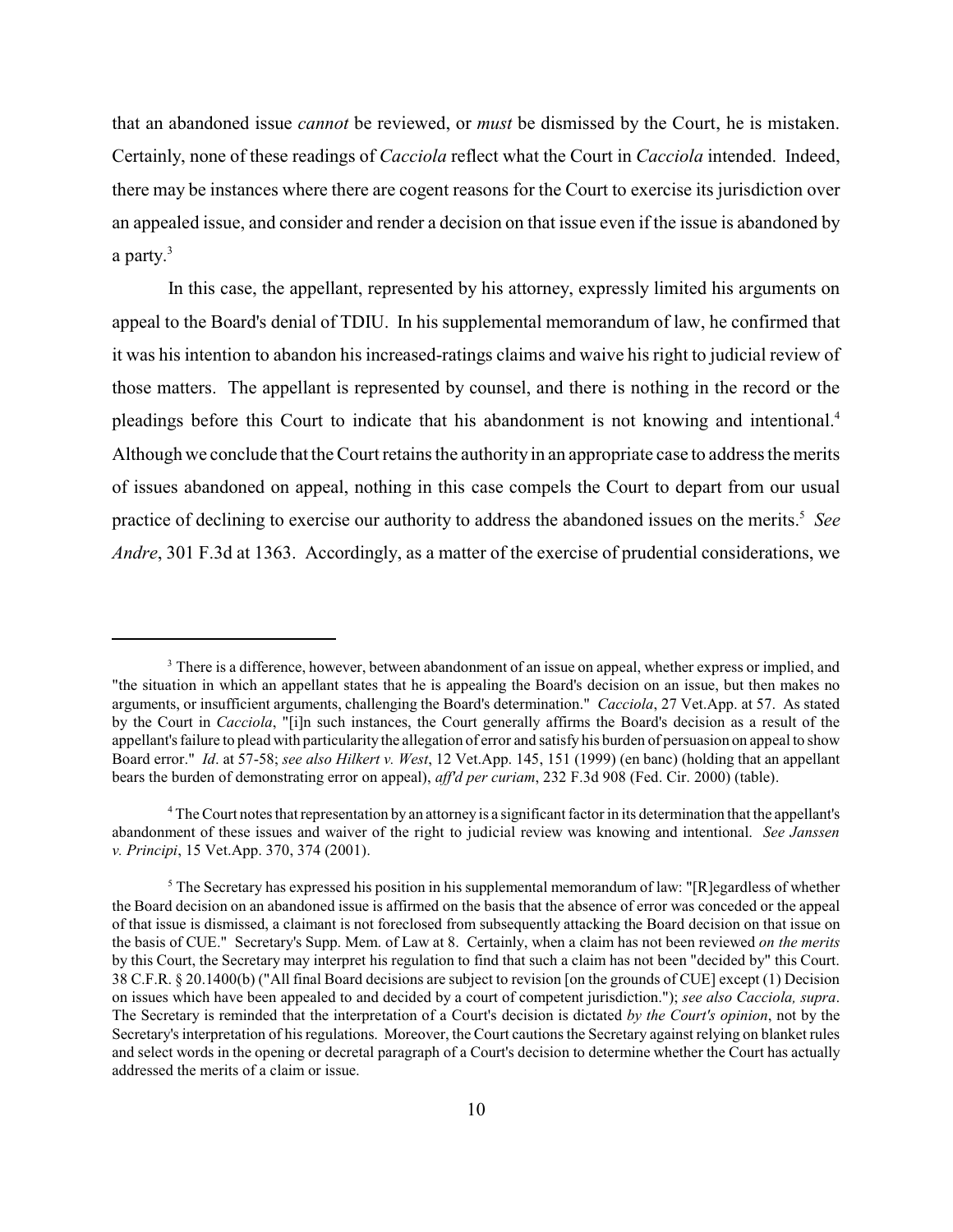will not review the merits of the abandoned issues and will dismiss the appeal as to the Board's decision denying increased ratings for the appellant's bilateral knee disabilities.

# *B. TDIU*

Total disability ratings will be assigned "when there is present any impairment of mind or body which is sufficient to render it impossible for the average person to follow a substantially gainful occupation." 38 C.F.R. § 3.340(a) (2014). A TDIU rating may be assigned to a veteran who meets certain disability percentage thresholds and is "unable to secure or follow a substantially gainful occupation as a result of service-connected disabilities." 38 C.F.R. § 4.16(a) (2014). If a veteran fails to meet the percentage standards set forth in  $\S 4.16(a)$  but is "unemployable by reason of service-connected disabilities," the RO should submit the claim to the Director for extraschedular consideration. 38 C.F.R. § 4.16(b).

An award of TDIU does not require a showing of 100% unemployability. *See Roberson v. Principi*, 251 F.3d 1378, 1385 (2001). However, an award of TDIU requires that the claimant show an inability to undertake substantially gainful employment as a result of a service-connected disability or disabilities. 38 C.F.R. § 4.16(b) ("[A]ll veterans who are unable to secure and follow a substantially gainful occupation by reason of service-connected disabilities shall be rated totally disabled."). In determining whether a claimant is unable to secure or follow a substantially gainful occupation, the central inquiry is "whether the veteran's service-connected disabilities alone are of sufficient severity to produce unemployability." *Hatlestad v. Brown*, 5 Vet.App. 524, 529 (1993). When making this determination, VA may not consider non-service-connected disabilities or advancing age. 38 C.F.R. § § 3.341, 4.19 (2014); *see also Van Hoose v. Brown*, 4 Vet.App. 361, 363 (1993).

Unlike the regular disability rating schedule, which is based on the average work-related impairment caused by a disability, "entitlement to TDIU is based on an individual's particular circumstances." *Rice v. Shinseki*, 22 Vet.App. 447, 452 (2009). Therefore, when the Board conducts a TDIU analysis, it must take into account the individual veteran's education, training, and work history. *Hatlestad v. Derwinski*, 1 Vet.App. 164, 168 (1991) (level of education is a factor in deciding employability); *see Friscia v. Brown*, 7 Vet.App. 294, 295-97 (1994) (considering veteran's experience as a pilot, his training in business administration and computer programming, and his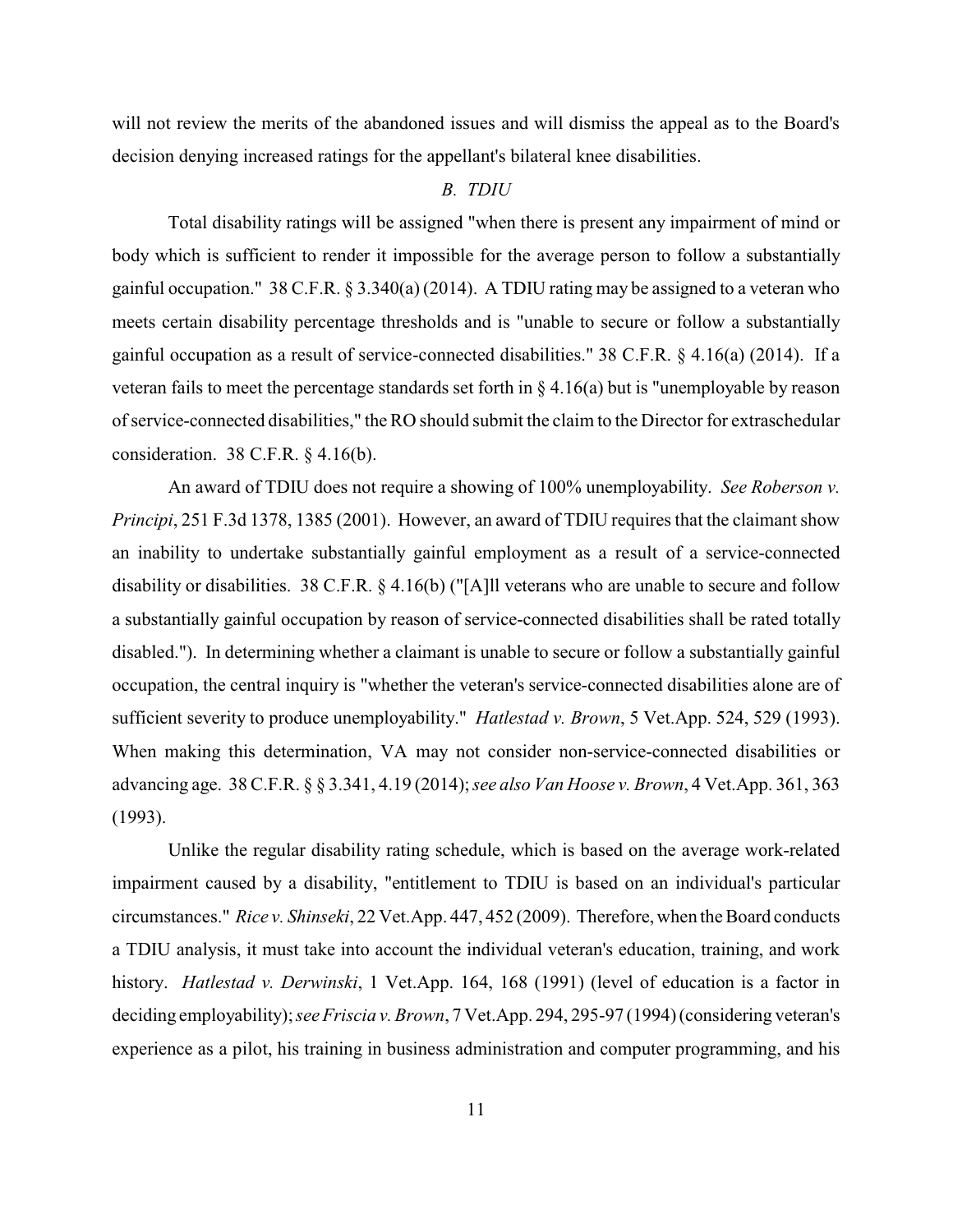history of obtaining and losing 19 jobs in the previous 18 years); *Beaty v. Brown*, 6 Vet.App. 532, 534 (1994) (considering veteran's eighth-grade education and sole occupation as a farmer); *Moore v. Derwinski*, 1 Vet.App. 356, 357 (1991) (considering veteran's master's degree in education and his part-time work as a tutor).

Whether a claimant is unable to secure or follow substantially gainful employment is a finding of fact that this Court reviews under the "clearly erroneous" standard. 38 U.S.C. § 7261(a)(4); *Bowling v. Principi*, 15 Vet.App. 1, 6 (2001). A finding of fact is clearly erroneous when the Court, after reviewing the entire evidence, "is left with the definite and firm conviction that a mistake has been committed." *United States v. U.S. Gypsum Co.,* 333 U.S. 364, 395 (1948); *see also Gilbert v. Derwinski*, 1 Vet.App. 49, 52 (1990). As always, the Board must provide a statement of the reasons or bases for its determination, adequate to enable an appellant to understand the precise basis for the Board's decision, as well as to facilitate review in this Court. 38 U.S.C. § 7104(d)(1); *see Allday v. Brown*, 7 Vet.App. 517, 527 (1995); *Gilbert*, 1 Vet.App. at 56-57.

The appellant argues that the Board erred in failing to adequately support its determination that referral to the Director for consideration of TDIU on an extraschedular basis was not required. Specifically, he argues that the Board failed to adequately consider his occupational and educational experience in determining whether his service-connected disabilities preclude him from maintaining substantially gainful employment. The appellant also argues that the Board impermissibly considered the impact of his non-service-connected disabilities in evaluating whether his serviceconnected disabilities alone preclude him from maintaining substantially gainful employment.

The Court is not persuaded by the appellant's arguments. Although the appellant is correct that VA must consider a claimant's educational and occupational history when determining whether his or her service-connected disabilities preclude maintaining substantially gainful employment, the Court finds, in the context of this claim, that the Board's reasons and bases are sufficient. The Board's determination that referral for an extraschedular rating is not warranted is based upon many factors. The Board found that, although the evidence clearly demonstrates that the appellant's disabilities limit his ability to work, the evidence does not demonstrate that his service-connected knee disabilities *alone* are of sufficient severity to produce unemployability. R. at 27. In addition, the Board found that the evidence clearly demonstrates that the appellant is physically able to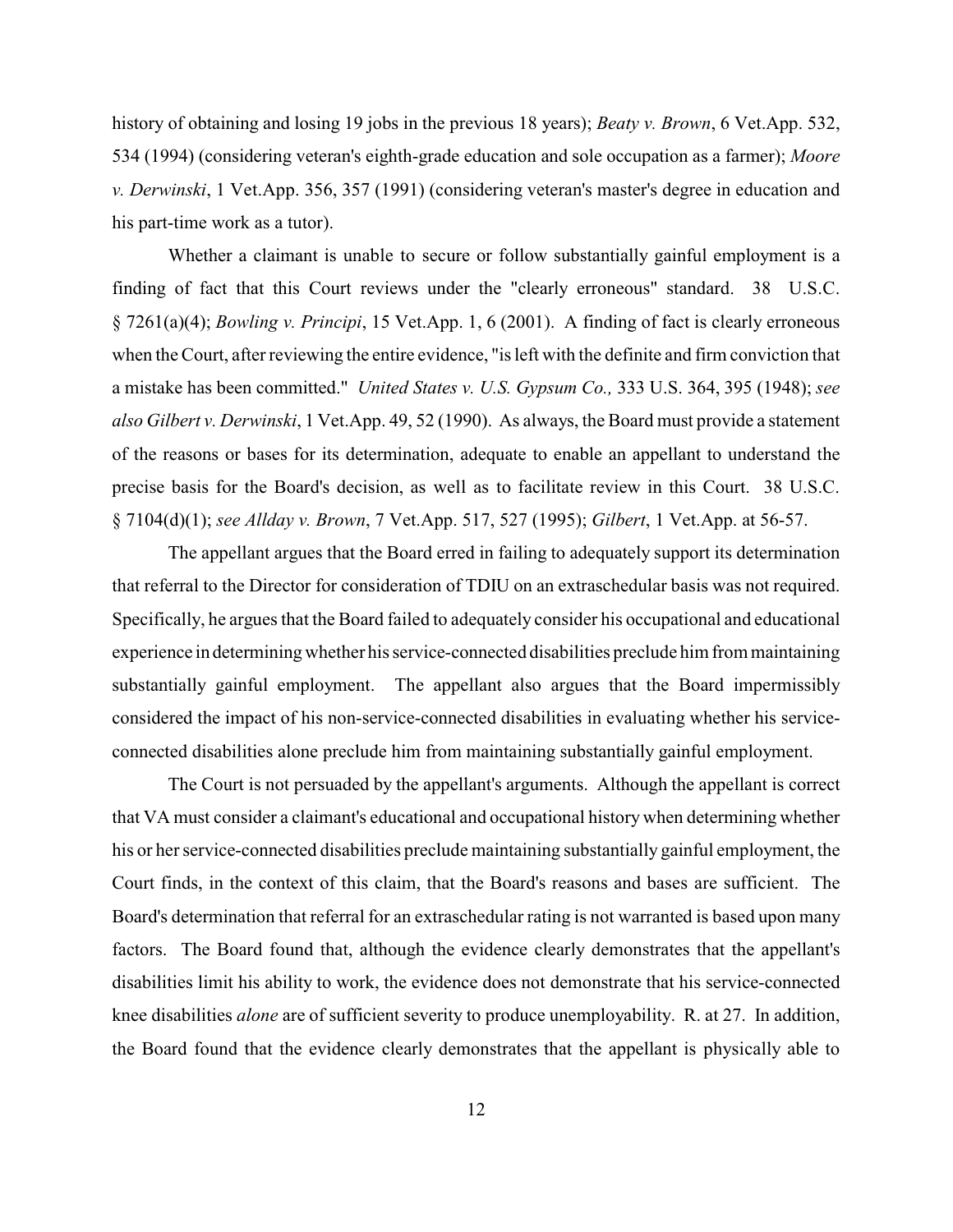perform sedentary work. R. at 26-27. Although the appellant disputes whether his employment and educational background allow him to qualify for sedentary work, the appellant does not argue that he is physically or mentally unable to perform sedentary work. The Board addressed the appellant's argument that his high school education and history of labor-intensive jobs preclude him from obtaining a sedentary position. The Board concluded that "while the [v]eteran's education and work experience may limit his employment opportunities, it does not seem that the lack of a college degree would preclude the [v]eteran from *all* sedentary employment." R. at 26.

The appellant does not challenge the Board's finding that his service-connected knee disabilities do not preclude sedentary activities, or its finding that VA satisfied its duty to assist (including with respect to the provision of a vocational assessment), and has not pointed to any evidence in the record of proceedings demonstrating that his level of education and his past employment experience categorically preclude him from sedentary employment that would provide more than marginal income. *See* 38 U.S.C. § 5107(a)("[A] claimant has the responsibility to present and support a claim for benefits. . . ."); *Fagen v. Shinseki*, 573 F.3d 1282, 1286 (Fed. Cir. 2009) (stating that the claimant has the burden to "present and support a claim for benefits" and noting that the benefit of the doubt standard in section 5107(b) is not applicable based on pure speculation or remote possibility); *Skoczen v. Shinseki*, 564 F.3d 1319, 1323-29 (Fed. Cir. 2009) (interpreting section 5107(a) to obligate a claimant to provide an evidentiary basis for his or her benefits claim, consistent with VA's duty to assist, and recognizing that "[w]hether submitted by the claimant or VA . . . the evidence must rise to the requisite level set forth in section 5107(b)," requiring an approximate balance of positive and negative evidence regarding any issue material to the determination).

Moreover, the record does not demonstrate, nor does the appellant argue, that there is anything unique about the appellant's educational background or abilities that would preclude him from obtaining sedentary employment. He appears to suggest that a college degree is a prerequisite to all sedentary employment and that the Board was required, given his high school education, to consider or suggest what types of sedentary employment he is capable of obtaining. The Board disagreed, and the Court holds that the Board's conclusion is not clearly erroneous. *Bowling*, 15 Vet.App. at 6. Although "a TDIU determination does not require any analysis of the actual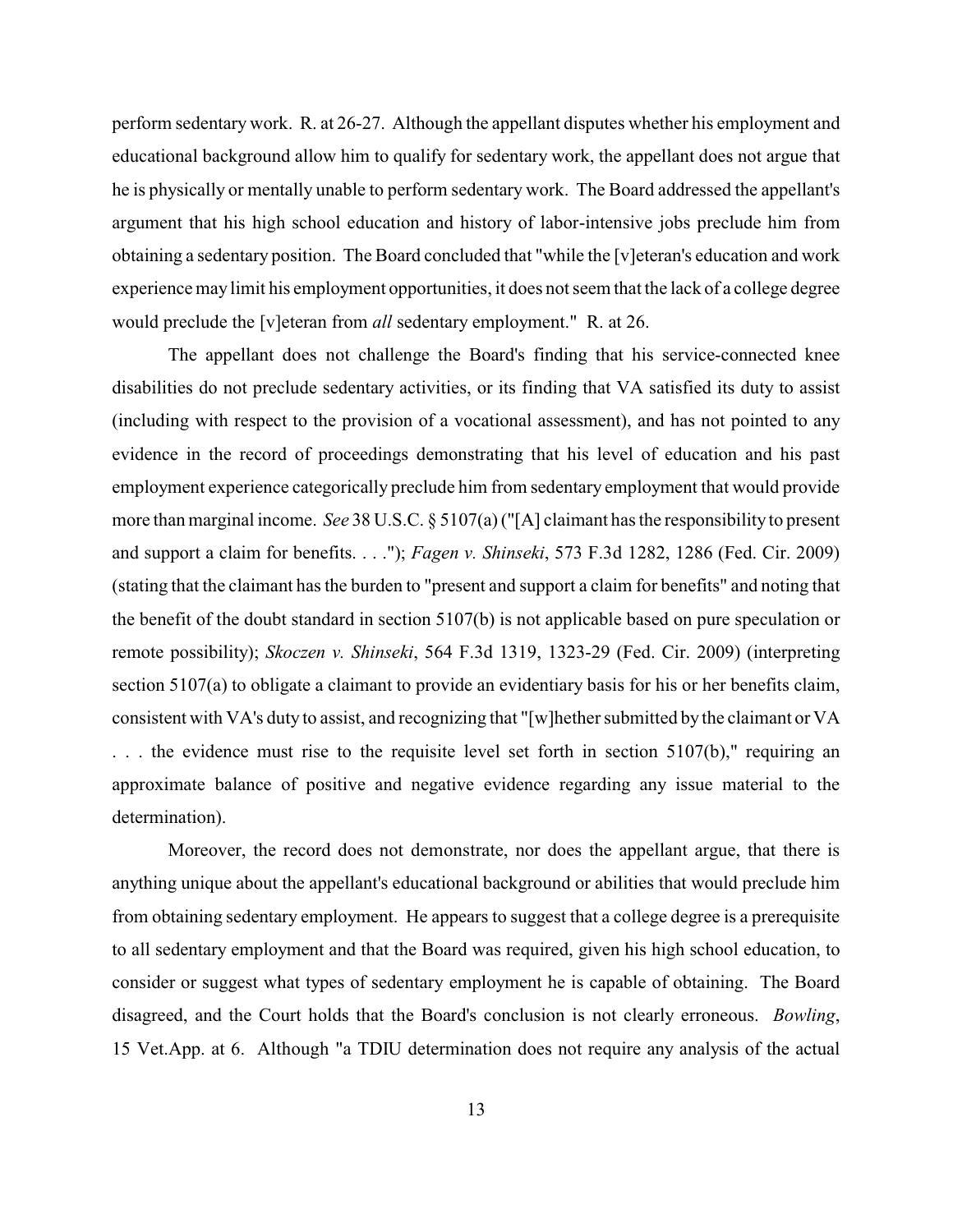opportunities available in the job market," *Smith v. Shinseki*, 647 F.3d 1380, 1385 (Fed. Cir. 2011), the Board did consider whether the evidence of record demonstrated that a vocational assessment would be appropriate in this matter. R. at 27. The Board found, given its finding that sedentary employment would be possible despite the appellant's knee disabilities, that a vocational assessment would not provide any benefit and therefore is not required. *Id*. The Court finds that the Board has provided an adequate statement of its reasons and bases for its decision. *See Allday, supra*.

The appellant also argues that the Board's reasons and bases for its decision are inadequate because the Board impermissibly considered his non-service-connected disabilities. The Court disagrees. The Board considered, as it was required to do, all the relevant medical evidence regarding the appellant's employability. R. at 18-23. In evaluating this evidence, the Board recognized that much of the medical evidence indicates that the appellant's non-service-connected disabilities, together with his service-connected bilateral knee disabilities, impair his ability to work. To the extent the appellant attempts to argue that the Board failed to specifically identify the degree to which his service-connected disabilities, as opposed to his non-service-connected disabilities, impair his ability to work, the Court finds that such an analysis was not required in this matter. The Board specifically found that the appellant's knee disabilities did impair his ability to work, but that impairment did not render him unemployable. R. at 23-24. As noted above, there is no dispute that the appellant's disabilities, service connected or not, impair his ability to work. There is also no dispute that the appellant is physicallyable to perform sedentarywork. Because the Board ultimately concluded that the appellant is not precluded from all types of employment, to the extent the Board could have or should have more precisely parsed the extent that was caused by his service-connected disabilities versus his non-service-connected disabilities, the appellant has not demonstrated prejudice and the Court finds that any such error is harmless. *See* 38 U.S.C. § 7261(b)(2) (providing that the Court shall take due account of the rule of prejudicial error); *Soyini v. Derwinski*, 1 Vet.App. 540, 546 (1991) (holding that "strict adherence" to the reasons-or-bases requirement is not warranted where it would impose additional burdens on the Board with no benefit flowing to the veteran); *see also Shinseki v. Sanders*, 556 U.S. 396, 407-10 (2009) (under the harmless error rule, the appellant has the burden of showing that he suffered prejudice as a result of VA error).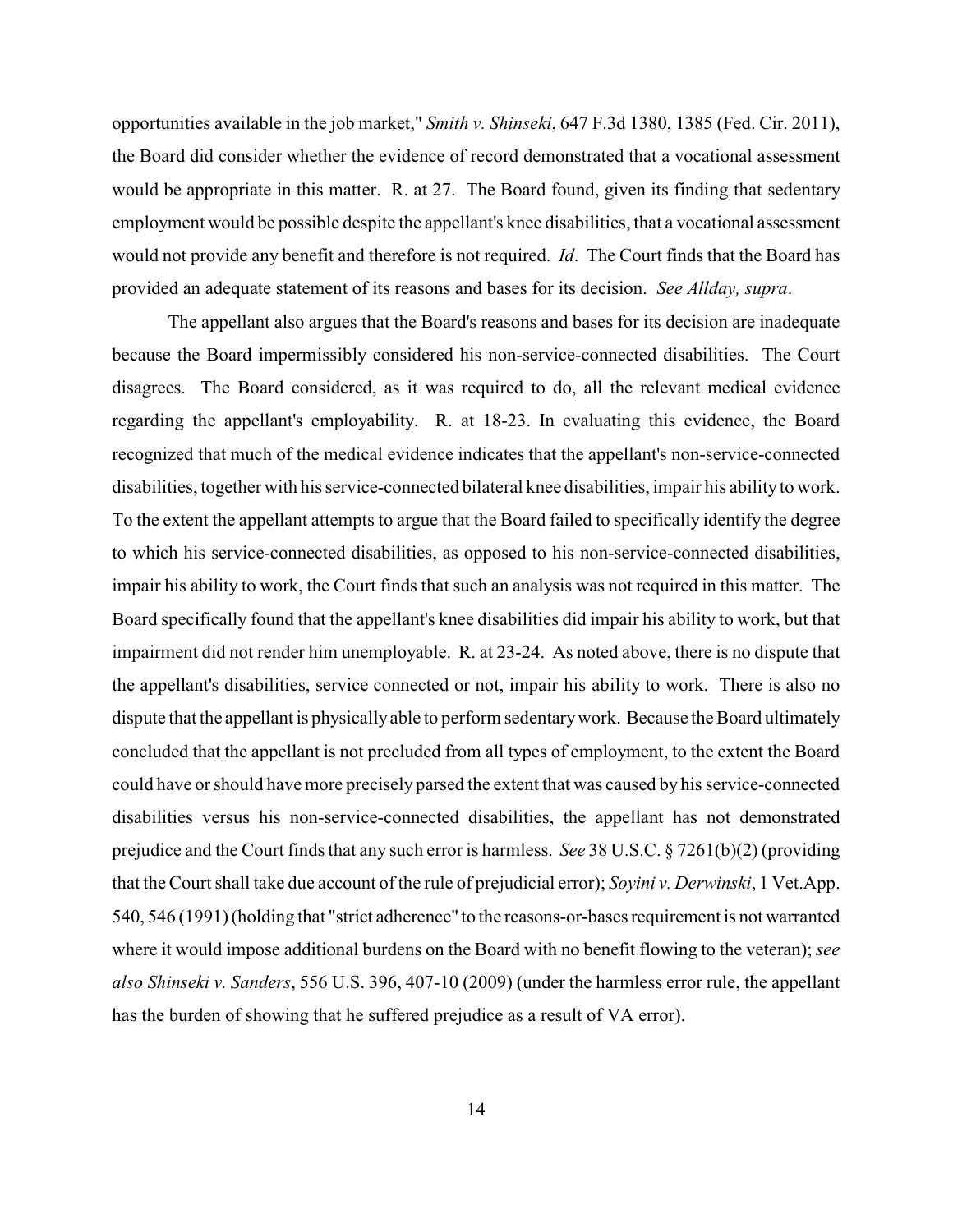#### **III. CONCLUSION**

After consideration of the appellant's and the Secretary's pleadings, and a review of the record before the Court, the appeal as to the Board's February 26, 2013, decision denying entitlement to bilateral disability ratings in excess of 20% for the appellant's service-connected right and left knee conditions has been abandoned. Further, those matters have not been reviewed by the Court on the merits. Therefore, the appeal as to those matters is DISMISSED. The Board's denial of TDIU is AFFIRMED.

LANCE, *Judge*, with whom HAGEL, *Judge*, joins, concurring: I fully join the majority's opinion. I write separately to stress the importance of finality and to suggest a way to mitigate some concerns that might arise from a judge's jurisprudential decision to review an abandoned issue on the merits.

Since the superposition of judicial review on an administrative system by the Veterans Judicial Review Act of 1988, 38 U.S.C. § 7251 *et seq*., the Court has tried to walk a narrow slack wire between two stanchions with no net. $6$  It is tasked with reconciling two methods to arrive at a decision in a matter and the underpinnings supporting each. On one hand is review by a court of law that, in the history of this country's courts, has been adversarial in nature and with a view to finality—in other words, to absolutely resolve the matters disputed. On the other hand is the longheld position that claims of those who have borne the burden of military service or their survivors should be treated to an uncomplicated, straightforward, and non-adversarial system. In short, when reviewing the denial of claims made by this class of people, we should be solicitous to them. *Compare, e.g., Ribaudo v. Nicholson,* 21 Vet.App. 137, 141 (2007) ("'We are not final because we are infallible, but we are infallible only because we are final.'" (quoting *Brown v. Allen*, 344 U.S. 443, 540 (1953) (Jackson, J., concurring))), *with Brown v. Gardner*, 513 U.S. 115, 118 (1994) (explaining that "interpretive doubt is to be resolved in the veteran's favor"); *see King v. St. Vincent's Hosp.,* 502 U.S. 215, 221 (1991) (referring to "the canon that provisions for benefits to members of the Armed Services are to be construed in the beneficiaries' favor"). It is against this backdrop that

 $6$  A slack wire requires the performer not only to navigate in a narrow straight line, but also to compensate for the sway caused by the wire's inherent instability.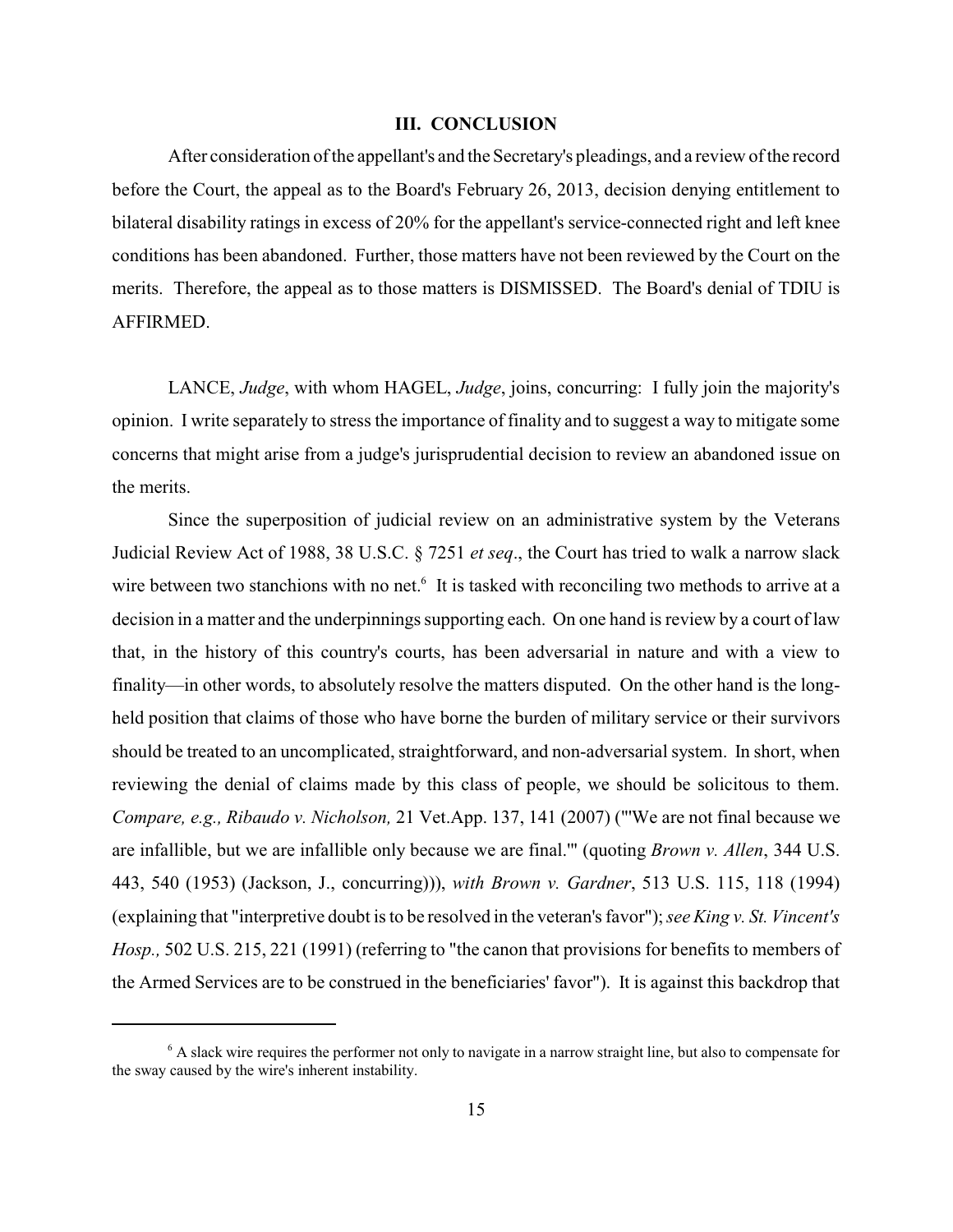the Court is faced with the daunting task of balancing the doctrine of finality against the ability of a veteran to seek redress after the adjudication of his claim is final, in some cases years later. *See* 38 U.S.C. §§ 5109A, 7103, 7111. Fortunately, this balance is not only achievable, but the method of doing so has already been resolved, albeit in a different context.

"It is just as important that there should be a place to end as that there should be a place to begin litigation." *Stoll v. Gottlieb*, 305 U.S. 165, 172 (1938). Indeed, finality is a bedrock principle of our judicial system. It provides certainty to the parties involved in a dispute, and it promotes judicial efficiency by discouraging piecemeal litigation. *See*, *e.g.*, *Eisen v. Carlisle & Jacquelin*, 417 U.S. 156, 170 (1974); *Radio Station WOW v. Johnson*, 326 U.S. 120, 123-24 (1945). In the veterans benefits context, when appealing a final Board decision to this Court, claimants have an obligation to raise all arguments to avoid piecemeal litigation. *See Fugere v. Derwinski*, 1 Vet.App. 103, 105 (1990) ("Advancing different arguments at successive stages of the appellate process does not serve the interests of the parties or the Court. Such a practice hinders the decision-making process and raises the undesirable specter of piecemeal litigation."), *aff'd*, 972 F.2d 331 (Fed. Cir. 1992). As the majority reaffirms, *ante* at 8-9, the Court not only has *jurisdiction* over each final denial contained in that decision, *see Fagre v. Peake*, 22 Vet.App. 188, 191 (2008), it also has the exclusive *authority* to rule on each issue on appeal that falls under the umbrella of its statutorily authorized jurisdiction, *see* 38 U.S.C. §§ 7252 (providing that the Court "shall have exclusive jurisdiction to review decisions of the Board of Veterans' Appeals"); 7261 (outlining the Court's scope of review).

Consequently, when an appellant abandons an issue on appeal, this Court has the authority to nonetheless examine that issue, including the discretion to deem the abandonment a concession of no error in the Board decision. The rationale behind this is twofold: it provides an incentive to appellants to meet their obligation of raising all possible arguments on direct appeal, and it helps to alleviate the burden on VA's overtaxed adjudication system<sup>7</sup> caused by subsequent *collateral* attacks

 $7$  The vast breadth of the Department of Veterans affairs, which employs more than "312,841 full-time equivalent employees," and the tremendous burdens on the claims adjudication system, which in fiscal year 2013 "received over 1 million claims for disability benefits and processed 1,169,085 claims," cannot be overstated. *See* VETERANSBENEFITSADMINISTRATION,DEP'TOFVETERANSAFFAIRS,2013PERFORMANCEAND ACCOUNTABILITYREPORT pt. I, at 1, 3 (2013).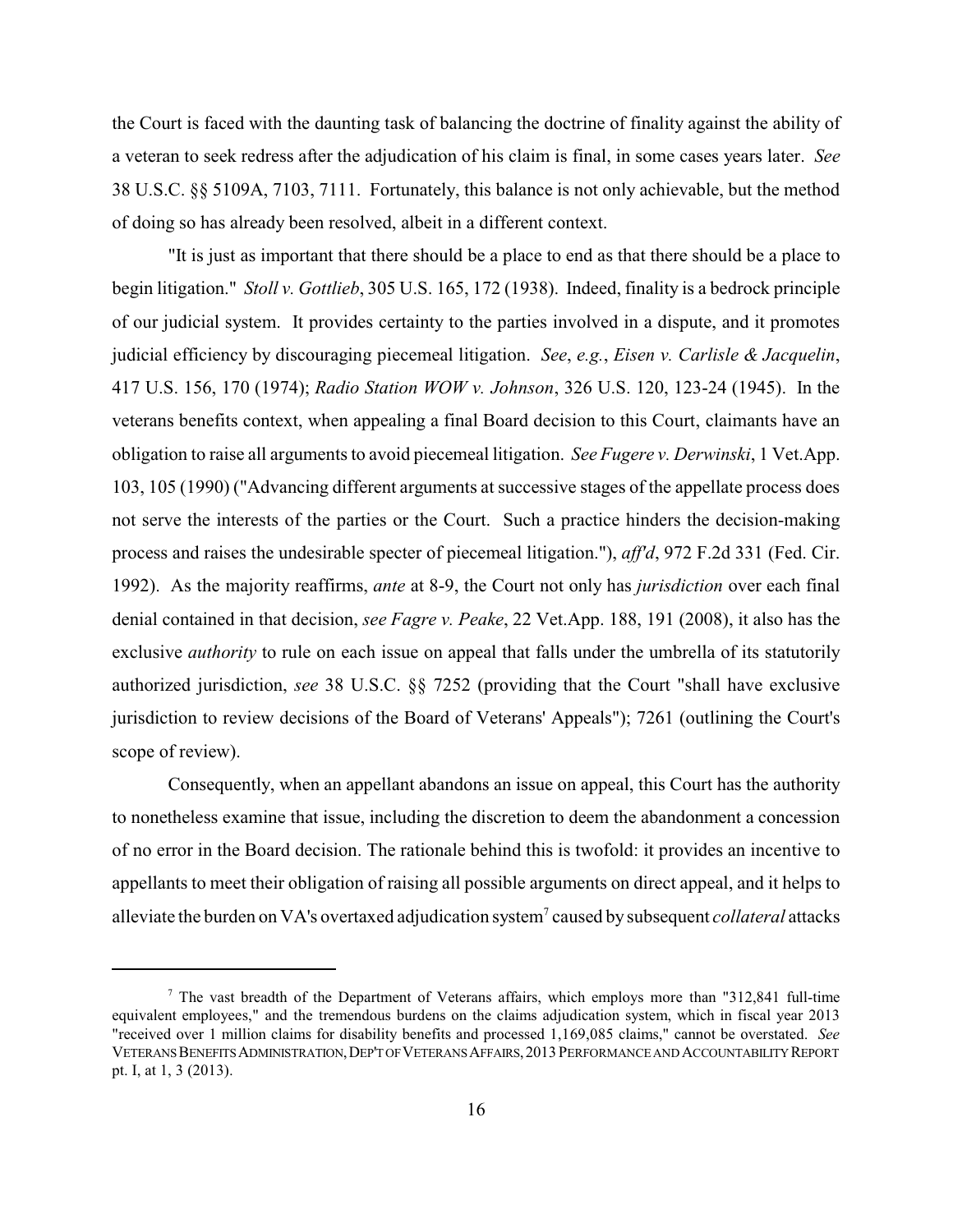on issues that could have been fully resolved on *direct* appeal to the Court. The idea of permitting a litigant to waive important rights or litigating positions is applied even in cases of criminal defendants who face imprisonment when they do so. *Peretz v. United States*, 501 U.S. 923, 936 (1991) (explaining that even "[t]he most basic rights of criminal defendants are . . . subject to waiver").

For an appellant, there is simply no benefit to be gained by not raising an argument before the Court on direct appeal. Once the time to appeal a final Board decision expires, the appellant can thereafter generallyonlyattack the Board's decision on the basis of CUE—a farmore onerous burden than challenging the decision on direct appeal. *See King v. Shinseki*, 26 Vet.App. 433, 436-37 (2014) (emphasizing "that [CUE] is 'a very specific and rare kind of error,' and the burden of demonstrating [CUE] is an onerous one"); *see also Evans v. McDonald*, Vet.App. , , No. 11-2917, 2014 WL 6769767, at \*4 (Dec. 2, 2014) (en banc) (noting that "[t]he Court cannot review a CUE motion under the same standard by which it reviews matters on direct appeal"). Conversely, there is no *disadvantage* in raising a colorable argument at the Court, even if an appellant believes the odds of success to be low.

Generally, challenges to final decisions on the basis of CUE can be broken into two broad categories: "Either the correct facts, as they were known at the time, were not before the adjudicator or the statutory or regulatory provisions extant at the time were incorrectly applied." *Russell v. Principi*, 3 Vet.App. 310, 313 (1992) (en banc). The latter of these categories—that the law was incorrectly applied—can and should be raised on direct appeal to this Court, where a claimant has a much lower evidentiary burden to satisfy. *See King*, 26 Vet.App. at 441 (holding that to "'prove the existence of [CUE] . . . , the claimant must show that an outcome-determinative error occurred,'" which "means that, absent the alleged clear and unmistakable error, the benefit sought would have been granted at the outset " (quoting *Bustos v. West*, 179 F.3d 1380, 1381 (Fed. Cir. 1999))). In contrast, the former type of CUE—where the correct facts as known were not before the adjudicator—could, in the appropriate case, satisfy the Court's criteria for recalling its mandate, which "may be exercised . . . to prevent injustice" or to "protect the integrity of its own processes." *Serra v. Nicholson*, 19 Vet.App. 268, 271 (2005). Hence, although an appellant would lose the ability to challenge the Board's decision on the basis of CUE, *see* 38 C.F.R. § 20.1400 (2014), there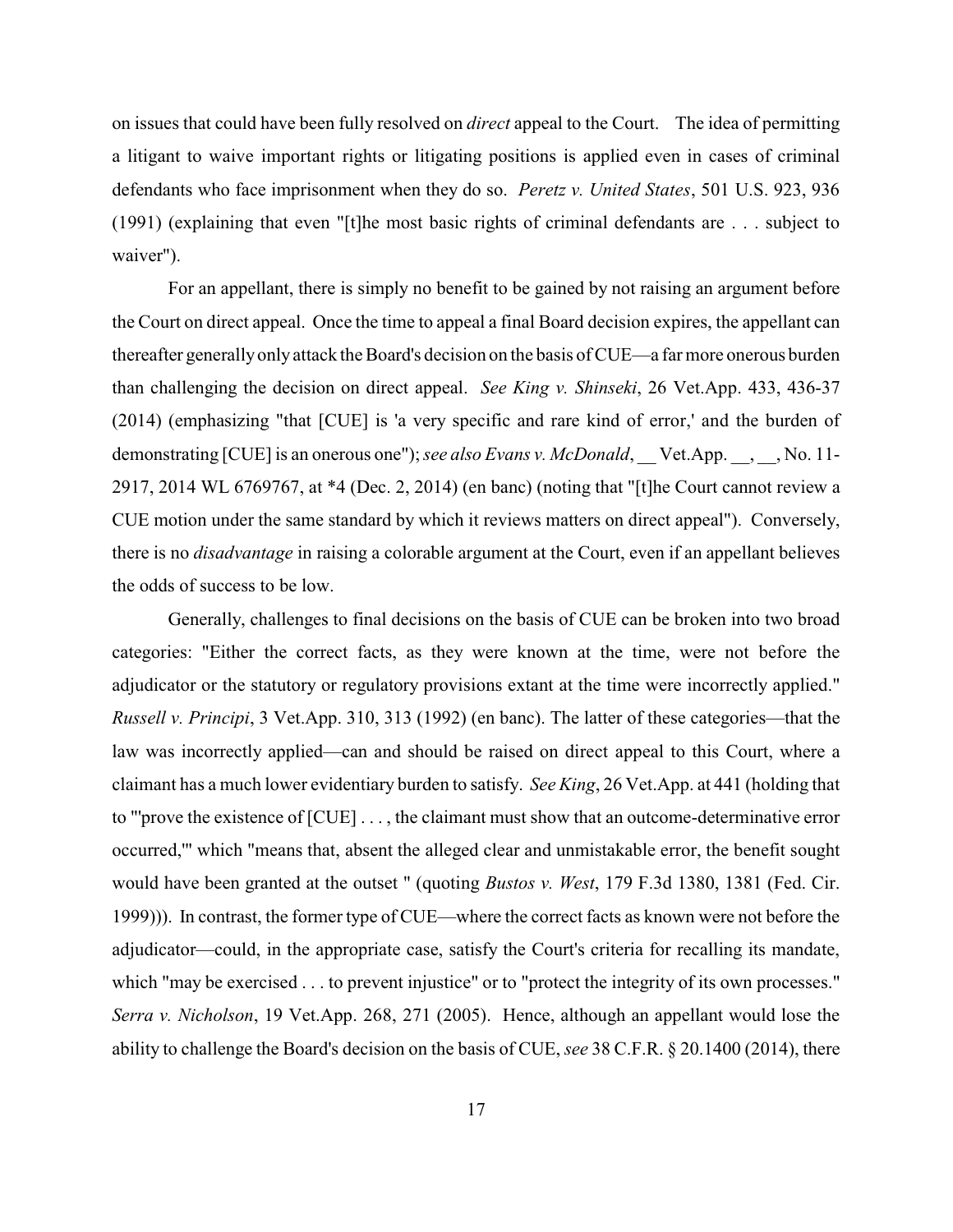would be no practical consequence, as the appellant could still file a motion in this Court to recall its mandate in limited, but appropriate, circumstances.

It is not immediately clear why an appellant would make a knowing and voluntary litigation choice *not* to raise even a colorable argument on direct appeal, only to preserve the right to bring a collateral attack under a much higher standard of proof at a later date. Indeed, an appellant would not suffer harm from raising such an argument, rather than abandoning an issue. To further mitigate any remaining concerns arising from the merits review of abandoned issues, however, I would adopt a rule akin to that of Rule 60(b) of the Federal Rules of Civil Procedure, which is designed to "strike a proper balance between the conflicting principles that litigation must be brought to an end and that justice must be done." *Boughner v. Sec'y of Health, Educ., & Welfare*, 572 F.2d 976, 977 (3d Cir. 1978).

Rule 60(b) provides that, "[o]n motion and just terms, the court may relieve a party or its legal representative from a final judgment, order, or proceeding" for reasons including (1) mistake, (2) newly discovered evidence, (3) fraud, and "any other reason that justifies relief." FED. R. CIV. P. 60(b). "[M]otions under Rule 60(b) must be made within a reasonable time—and for reasons (1), (2), and (3) no more than a year after the entry of the judgment or order or the date of the proceeding." FED. R. CIV. P. 60(c). By adopting a similar rule, the Court can ensure that an otherwise preclusive decision can be set aside when necessary in the interests of justice without compromising the Court's interest in preserving the finality of its own decisions. This is not to say that Rule 60 should be copied wholesale from the Federal Rules and pasted into our own Rules of Practice and Procedure; naturally, accommodations must be made for the unique principles that have governed the law of veterans benefits as set forth by Congress and interpreted by the Court. Ultimately, however, this approach has the benefit of avoiding the situation created by *Cacciola v. Gibson*, 27 Vet.App. 45 (2014), where the Board is placed into the illogical position of "review[ing] the decision of a higher tribunal." *Winsett v. Principi*, 341 F.3d 1329, 1331 (Fed. Cir. 2003) (citing *Disabled Am. Veterans v. Gober*, 234 F.3d 682, 693 (Fed. Cir. 2000)).

In short, recognizing this Court's discretion to affirm on the merits abandoned issues encourages appellants to raise all arguments on appeal, avoids piecemeal litigation, and respects the finality of Board and Court decisions. Further, requiring parties to file a motion with the Court to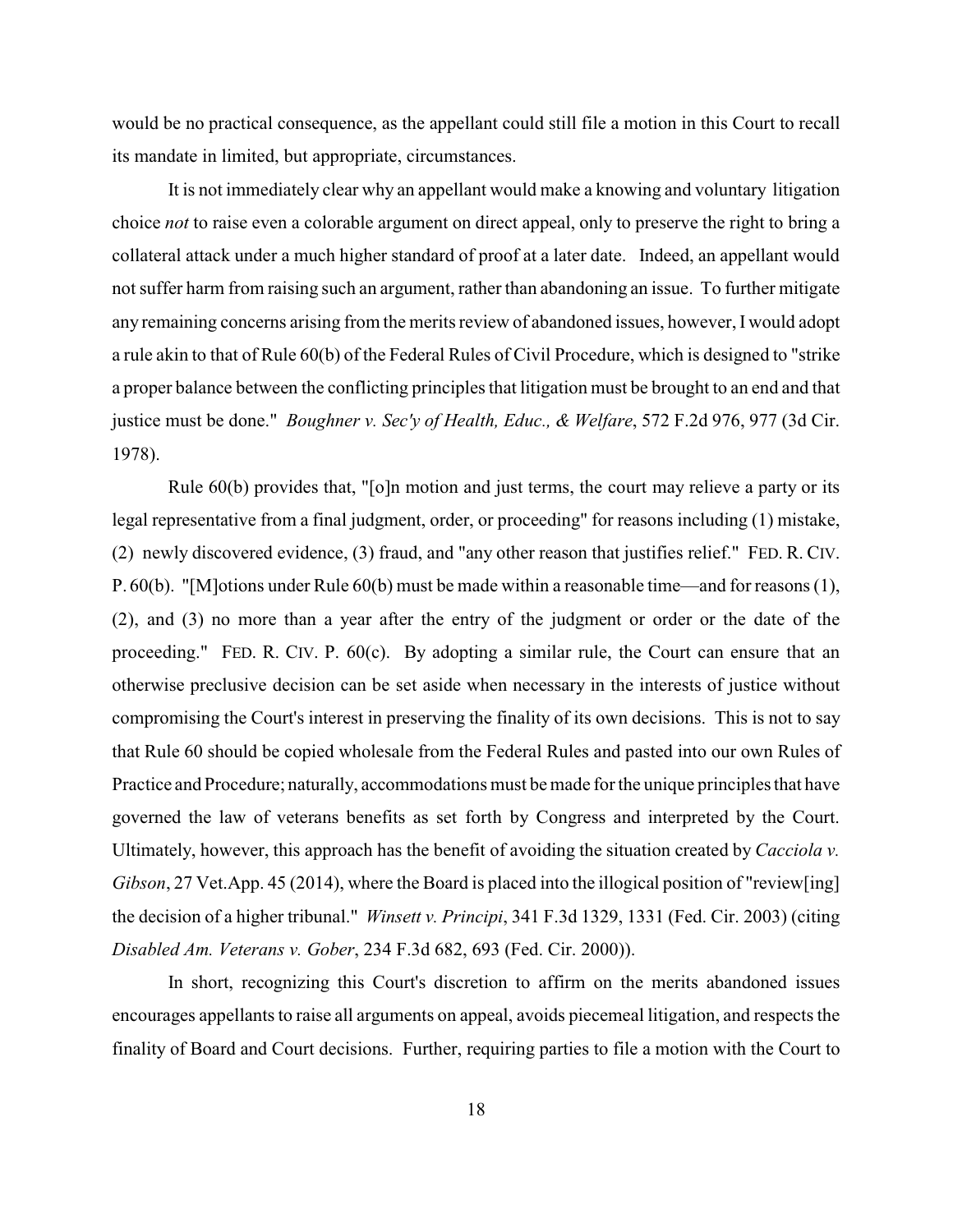recall mandate instead of asking the Board to divine the Court's intent in prior decisions avoids the untenable situation of requiring the Board to review this Court's decisions. Finally, to mitigate any remaining concerns from a merits review of abandoned issues, I would adopt a properly modified rule akin to Rule 60 of the Federal Rules of Civil Procedure—one which would effectuate the balance between the Court's interest in finality and solicitude to those who have sacrificed so much.

PIETSCH*, Judge*, concurring in the result: I write separately with respect to the part of the opinion affirming the Board's denial of referral under 38 C.F.R. § 4.16(b) for consideration of TDIU on an extraschedular basis. I disagree with the opinion's holding that the Board provided adequate reasons or bases for rejecting the appellant's argument that his limited education and employment experience precludes him from substantiallygainful sedentaryemployment. However, Ibelieve that the appellant failed to meet his burden to demonstrate that the error was prejudicial and therefore concur in the affirmance of Board's decision not to refer a TDIU for extraschedular consideration.

The appellant argues before the Court, inter alia, that the Board provided inadequate reasons or bases for rejecting his argument (R. at 42) that his limited education, consisting of a high school degree, and his limited employment experience, consisting of manual labor-intensive positions, preclude him from substantially gainful employment. The Board explained that "while the Veteran's education and work experience may limit his employment opportunities, it does not seem that the lack of a college degree would preclude the Veteran from *all* sedentary employment." R. at 26 (emphasis in original).

The Board's reasons or bases are inadequate for the following reasons. First, the Board did not address the appellant's specific argument. *See Robinson v. Peake*, 21 Vet.App. 545, 552 (2008) (the Board is required to address all issues and theories that are reasonably raised by the claimant or the evidence of record), *aff'd sub. nom Robinson v. Shinseki*, 557 F.3d 1355 (Fed. Cir. 2009). The appellant did not argue regarding the effects of the lack of a college degree; rather, he argued that his education was limited to a high school degree. R. at 42. There are types of education beyond a high school degree that do not constitute a college degree. Thus, the Board addressed the wrong argument. Further, the Board's explanation addressed the appellant's education but did not discuss his limited work experience.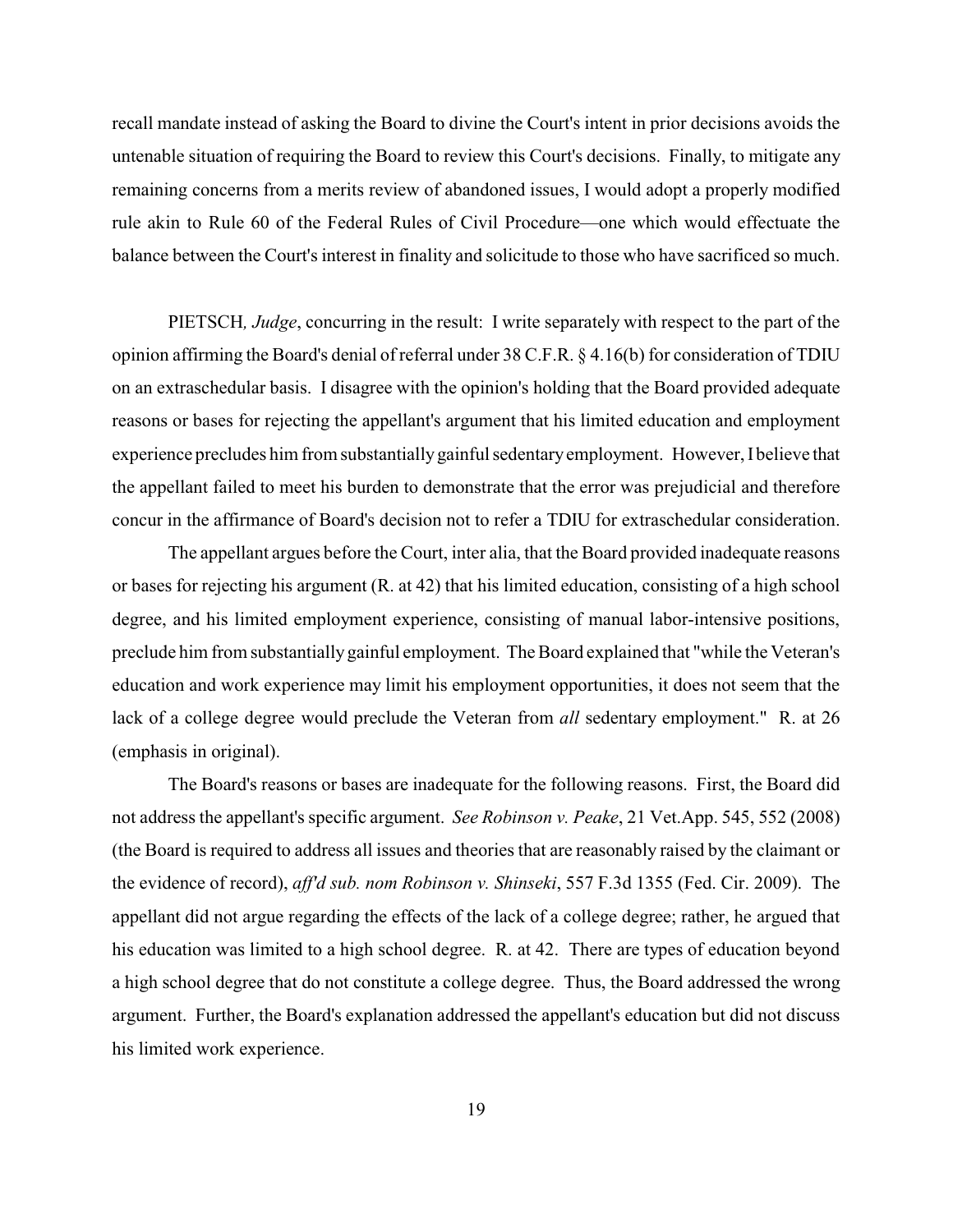Second, the Board's explanation that "it does not seem" that the lack of a college degree would preclude the veteran from all sedentary employment is speculation, not based on any evidence of record. To the extent that such a question calls for special expertise, there is no indication that the Board member who authored the decision is qualified to render an expert opinion on the matter. *See Colvin v. Derwinski*, 1 Vet.App. 171, 172 (1991) (the Board may not rely on its own judgment, in the absence of record evidence, in matters that call for specialized expertise). In addition, the legal question is not whether the veteran is precluded from all sedentary employment, but whether he is precluded from all nonmarginal sedentary employment. *See* 38 C.F.R. § 4.16(a) (2014); *see also Bowling v. Principi*, 15 Vet.App. 1, 6 (2001).

Thus, I agree with Judge Schoelen that the Board provided inadequate reasons or bases for rejecting the appellant's argument as to his limited education and experience.

However, I would find that the appellant failed to meet his burden to demonstrate that such error was prejudicial, as he fails to make any showing of prejudice in his brief. S*ee Shinseki v. Sanders*, 556 U.S. 396, 407-10 (2009) (under the harmless error rule, the appellant has the burden of showing that he suffered prejudice as a result of VA error). Further, he does not challenge the Board's finding that his service-connected knee disabilities do not preclude sedentary activities, or its finding that VA satisfied its duty to assist (including with respect to the provision of a vocational assessment), and has not pointed to any evidence in the record of proceedings demonstrating that his level of education and his employment experience categorically preclude him from sedentary employment that would provide more than marginal income. The lack of evidence in the record of proceedings before the Court on that material issue, the favorable resolution of which is necessary for the grant of a VA benefit, warrants, given the particular circumstances of this case, a finding of harmless error. *See* 38 U.S.C. § 5107(a) ("[A] claimant has the responsibility to present and support a claim for benefits."); *Skoczen v. Shinseki*, 564 F.3d 1319, 1323-29 (2009) (interpreting section  $5107(a)$  to obligate a claimant to provide an evidentiary basis for his or her benefits claim, consistent with VA's duty to assist, and recognizing that "[w]hether submitted by the claimant or VA . . . the evidence must rise to the requisite level set forth in section 5107(b), requiring an approximate balance of positive and negative evidence regarding any issue material to the determination); *Fagen v. Shinseki*, 573 F.3d 1282, 1286 (2009) (stating that the claimant has the burden to "present and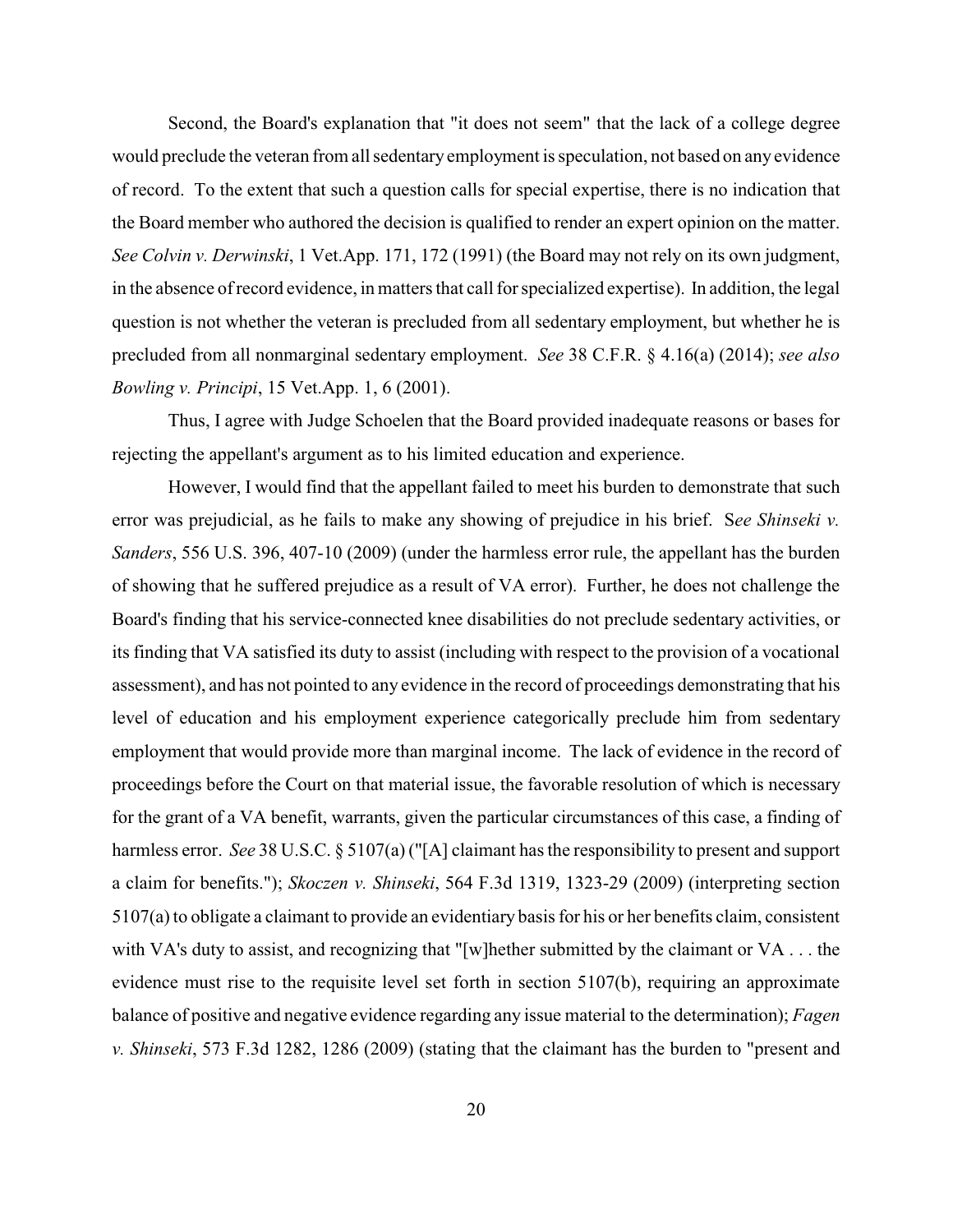support a claim for benefits" and noting that the benefit of the doubt standard in section 5107(b) is not applicable based on pure speculation or remote possibility).

KASOLD, *Chief Judge*, with whom PIETSCH, *Judge*, joins, dissenting in part: I write separately to note that I dissent from that part of the opinion that states "the Court retains jurisdiction over all finally decided issues, *regardless of whether the NOA itself* or the subsequent briefing narrows the issues on appeal." *Ante* at 8 (emphasis added). Whether the Court has jurisdiction over all issues finally decided in the Board's published decision – when an NOA is limited specifically to one of several issues finally decided by the Board in its published decision – is an issue that is not raised by the record in this case, and addressing this issue is wholly unnecessary to resolution of the appeal. As such, it is dicta. *See* BLACK'S LAW DICTIONARY 1100 (7th ed. 1999) (defining "obiter dictum," commonly referred to as "dicta," as "[a] judicial comment made during the course of delivering a judicial opinion, but one that is unnecessary to the decision in the case and therefore not precedential (though it may be considered persuasive)"); *see also McDaniel v. Sanchez*, 452 U.S. 130, 141 (1981) ("dictum unnecessary to the decision in [a] case . . . [is] not controlling in this case"); *Grantham v. Brown*, 114 F.3d 1156, 1158 (Fed. Cir. 1997) ("It is axiomatic that the language in [any case] must be read in light of the facts and issues that were before the court when the language was written.")

Although the majority's statement is dicta, I further note that the majority provide no rationale for stating that the Court's jurisdiction extends to matters not covered by a narrowly tailored NOA, or how a narrowly tailored NOA "presents" an issue to the Court for decision. *See* 38 U.S.C. §§ 7252 (Court's jurisdiction is limited to the scope provided in § 7261), 7261(a) (Court has jurisdiction over issues "presented" and "necessary to its decision"). Indeed, the Secretary even suggests in his briefing that an appellant should file a limited NOA in the first instance or amend a general NOA subsequent to its filing in order to limit the Court's jurisdiction over matters decided by the Board.

In sum, I believe the scope of our jurisdiction over multiple decisions noted in a published Board decision, but explicitly not part of a limited-scope NOA, remains an open question. *Cf. Cacciola v. Gibson*, 27 Vet.App. 45, 61-62 (2014) (Kasold, C.J., concurring in the result) (noting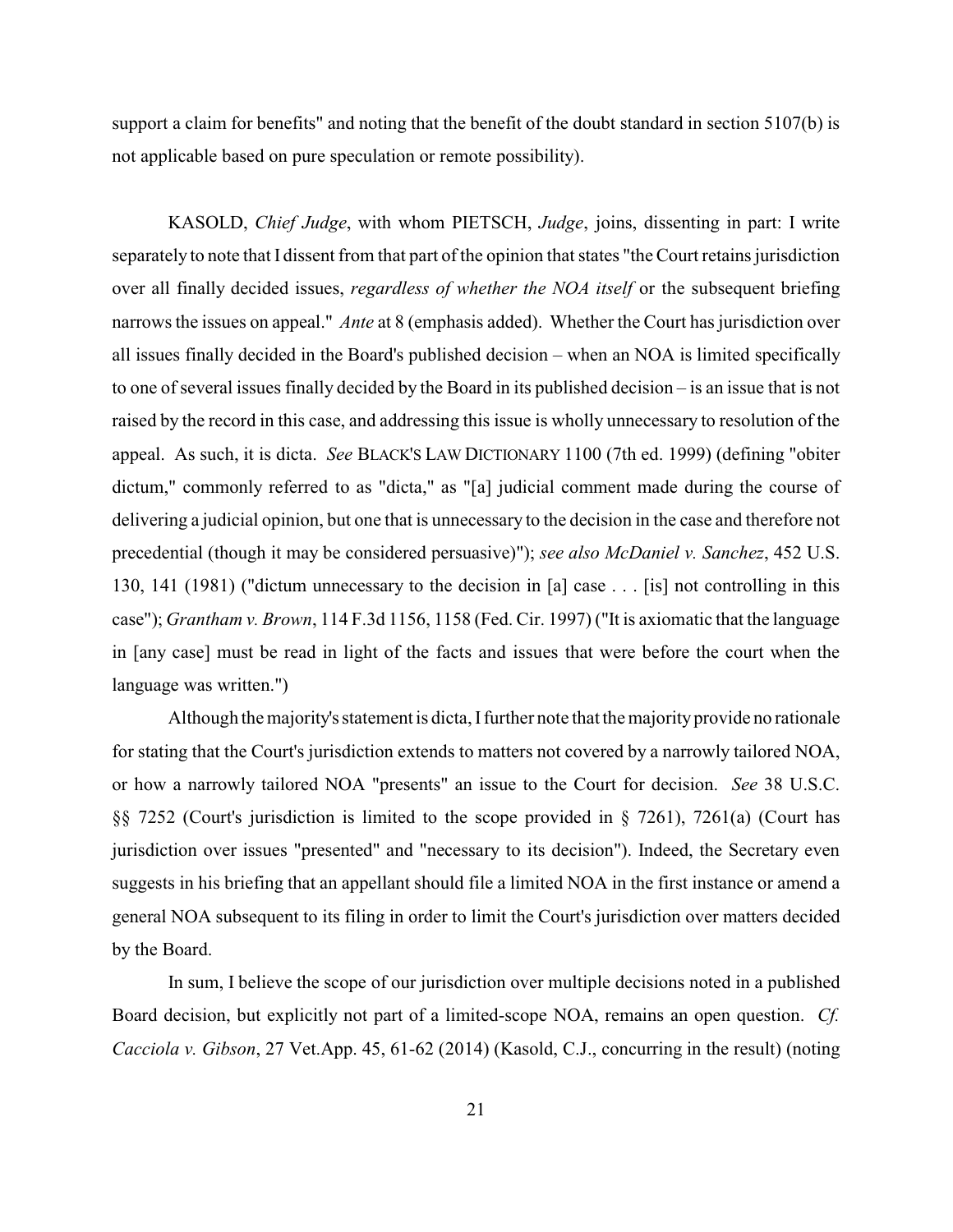that the Board frequently renders multiple decisions in an issued decision and concurring that a *general* NOA places all adverse, final decisions contained in an issued Board decision on appeal).

SCHOELEN, *Judge*, dissenting in part: I concur in the majority's opinion dismissing the appellant's appeal as to the Board decision denying disability ratings in excess of 20% for the appellant's service-connected bilateral knee disabilities. Unlike the majority, I would conclude that the Board failed to provide an adequate statement of reasons or bases for its decision denying referral under 38 C.F.R. § 4.16(b) for consideration of TDIU on an extraschedular basis. The Board did not sufficiently address the appellant's limited educational and occupational history when it determined that his service-connected disabilities do not preclude substantially gainful employment. Therefore, I must dissent from the majority's decision affirming the Board's denial of TDIU.

The record demonstrates that the appellant has a high school education and an occupational history that is limited to manual-labor-intensive positions – grocery store worker and custodial laborer for the U.S. Postal Service. R. at 1099, 1390-91, 1845, 2014. The Board acknowledged the appellant's high school education and limited work experience, but stated that the medical professionals who specifically reviewed whetherthe appellant's service-connected disabilities alone preclude employment "unanimously concluded" that he is not precluded from performing the physical and mental acts required by employment. R. at 26. In essence, because the medical professionals concluded that the appellant's service-connected knee disabilities do not preclude sedentary employment, the Board found that the appellant is capable of substantially gainful employment.

However,the fact that the appellant maybe physicallyable to perform sedentaryemployment does not mean that he is educationally and vocationally qualified to perform such employment. *See Smith v. Shinseki*, 647 F.3d 1380, 1386 (Fed. Cir. 2011) (a claimant's education and work experience are relevant to the issue of TDIU). The appellant argued to the Board that his education and employment history do not qualify him for sedentary employment. Rather than address the appellant's education or the types of employment that he has had and how such manual labor would enable the appellant to secure substantially gainful sedentary employment, the Board summarily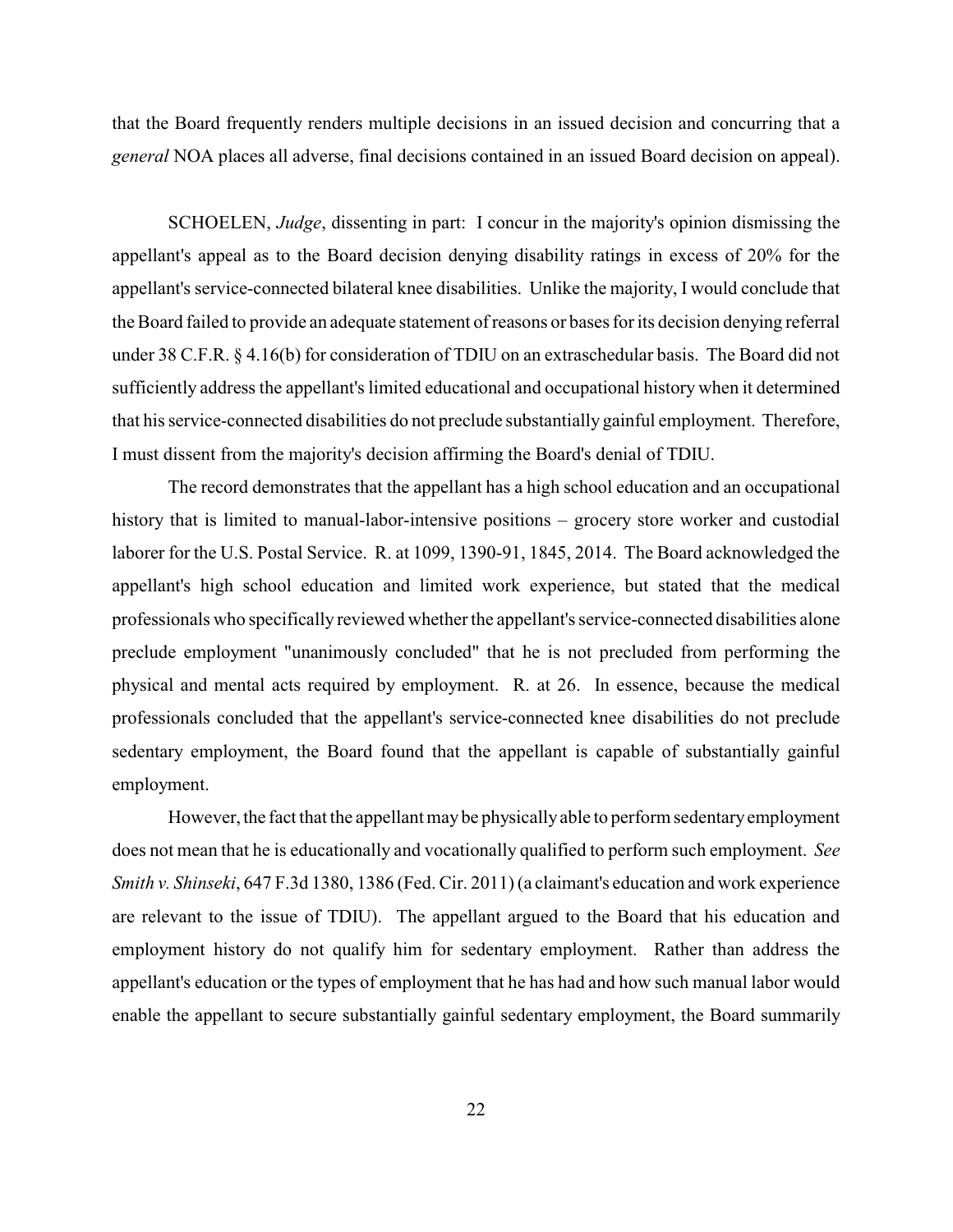stated: "[*I*]*t does not seem* that the lack of a college degree would preclude the veteran from all sedentary employment." R. at 26 (emphasis added).

Unlike my colleagues, I am not satisfied with the Board's superficial response to the appellant's argument. There is no evidentiary basis in the record to support the Board's finding that the appellant can secure and maintain substantially gainful sedentary work; and I am not persuaded by the Board's conclusory statement that the Board properly took into account the appellant's education, training, and work history.<sup>8</sup> See Beaty, 6 Vet.App. at 537 ("[T]he B[oard] may not reject [a TDIU rating] without producing evidence, as distinguished from mere conjecture, that the veteran can perform work that would produce significant income to be other than marginal."). In fact, although the Board seemed to provide a response – albeit inadequate – to the appellant's argument that he lacked the requisite education for sedentary employment, the Board did not address whether the appellant's employment history is compatible with sedentary employment.

The majority rejects the appellant's argument stating that "he appears to suggest that a college degree is a prerequisite to all sedentary employment and that the Board was required, given his high school education, to consider or suggest what types of sedentary employment he is capable of obtaining." *Ante* at 13. The appellant refutes this contention in his reply brief, and I agree that this is not what he seeks nor what the law requires. Reply Br. at 5-6. The problem lies in the Board's statement that "it does not seem that the lack of a college degree would preclude . . . all sedentary employment," which is devoid of any factual or legal analysis and fails to consider the appellant's employment history that is limited to manual labor.

Although the medical professionals may have concluded that the appellant's bilateral knee disabilities do not preclude sedentary work, it is the Board's responsibility, as factfinder, to do more

<sup>&</sup>lt;sup>8</sup> The Secretary contends that the Board is *not* required in every case to discuss a claimant's educational and occupational history. Secretary's Brief (Br.) at 10-14. As to this point, the majority and I are in agreement – the Board must consider a claimant's educational and occupational history. *See ante* at 11. Any suggestion by the Secretary that a claimant's educational and occupational history is not relevant to a TDIU determination is incorrect. Indeed, the Secretary's regulation concerning referral of TDIU for extraschedular consideration specifically requires "[t]he rating board [to] include a full statement as to the veteran's service-connected disabilities, *employment history*, *educational and vocational attainment*[,] and all other factors having a bearing on the issue." 38 C.F.R. § 4.16(b) (2014) (emphasis added). Moreover, his argument ignores decades of precedent to the contrary. *See Smith*, 647 F.3d at 1386; *Cathell v. Brown*, 8 Vet.App. 539, 544 (1996); *Beaty v. Brown*, 6 Vet.App. 532, 537 (1994); *Gleicher v. Derwinski*, 2 Vet.App. 26, 28 (1991); *Hatlestad v. Derwinski*, 1 Vet.App. 164, 168 (1991).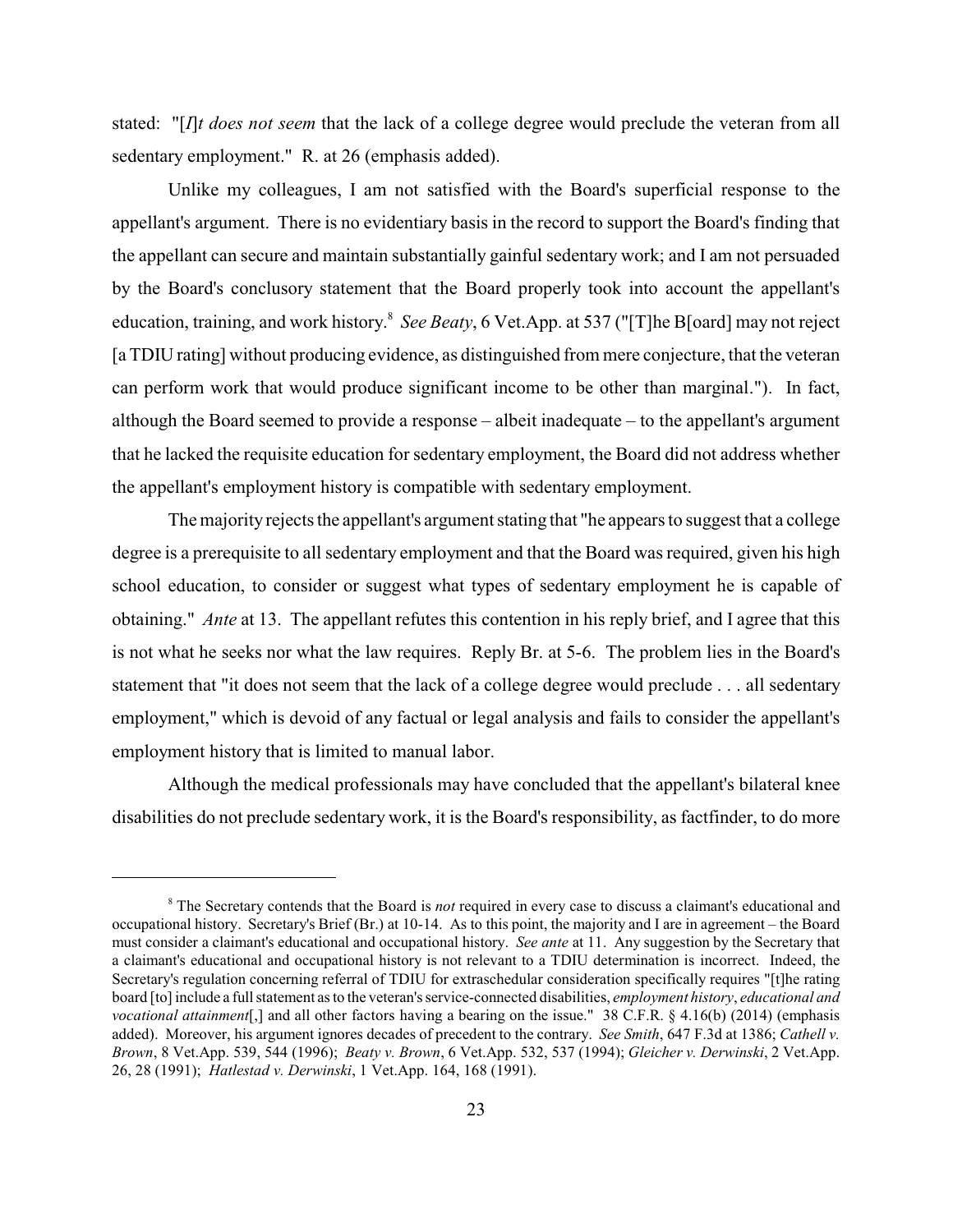than "merely allude to [the appellant's] educational and occupational history." *Gleicher*, 2 Vet.App. at 28. The Board must "relate these factors to the disabilities of the appellant." *Id*.; *see also Cathell*, 8 Vet.App. at 544 (remanding TDIU issue where the Board failed to discuss the appellant's educational and occupational history). The Court in *Gleicher* held that the Board provided an inadequate statement of reasons or bases when it "did little more than point to the appellant's relatively advanced education and occupational experience and opine that his disabilities did not 'preclude all forms of substantially gainful employment.'" 2 Vet.App. at 28. As the Court stated in *Gleicher*, when the Board fails to relate an appellant's educational and occupational history to his disabilities, the Board "comes very close to placing upon the appellant the burden of showing he can't get work." *Id*.

The statement provided by the Board in the present case is almost indistinguishable from the statement provided in *Gleicher*. Such reasoning was inadequate in *Gleicher*, decided more than two decades ago, and it is inadequate today. Consequently, I would remand the issue of TDIU to the Board to provide an adequate statement of reasons or bases for its decision. *See Tucker v. West*, 11 Vet.App. 369, 374 (1998) (holding that remand is the appropriate remedy "where the Board has incorrectly applied the law, failed to provide an adequate statement of reasons or bases for its determinations, or where the record is otherwise inadequate"). Therefore, I must respectfully dissent.

GREENBERG, *Judge*, dissenting in part: I write separately because although I concur with the majority's position in section II.A, I dissent from the majority's treatment of TDIU. Relying on a medical expert's opinion on the ultimate question of unemployability, as the Board did here, is nothing more than an abdication of VA's responsibility, or at least an impermissible delegation of its authority. 9

Although TDIU is based on a veteran's service-connected disabilities, the unemployability determination is not purely a medical question. 38 C.F.R. § 4.16. Rather, in determining whether a veteran is unemployable, the Board must consider certain nonmedical facts that fall outside a medical professional's medical expertise, such as the poverty line and the veteran's educational and

 $9$  This aspect of  $§$  4.16 was not addressed in the parties' initial briefs and was the subject of neither the Court's referral for en banc consideration nor its order for supplemental briefing.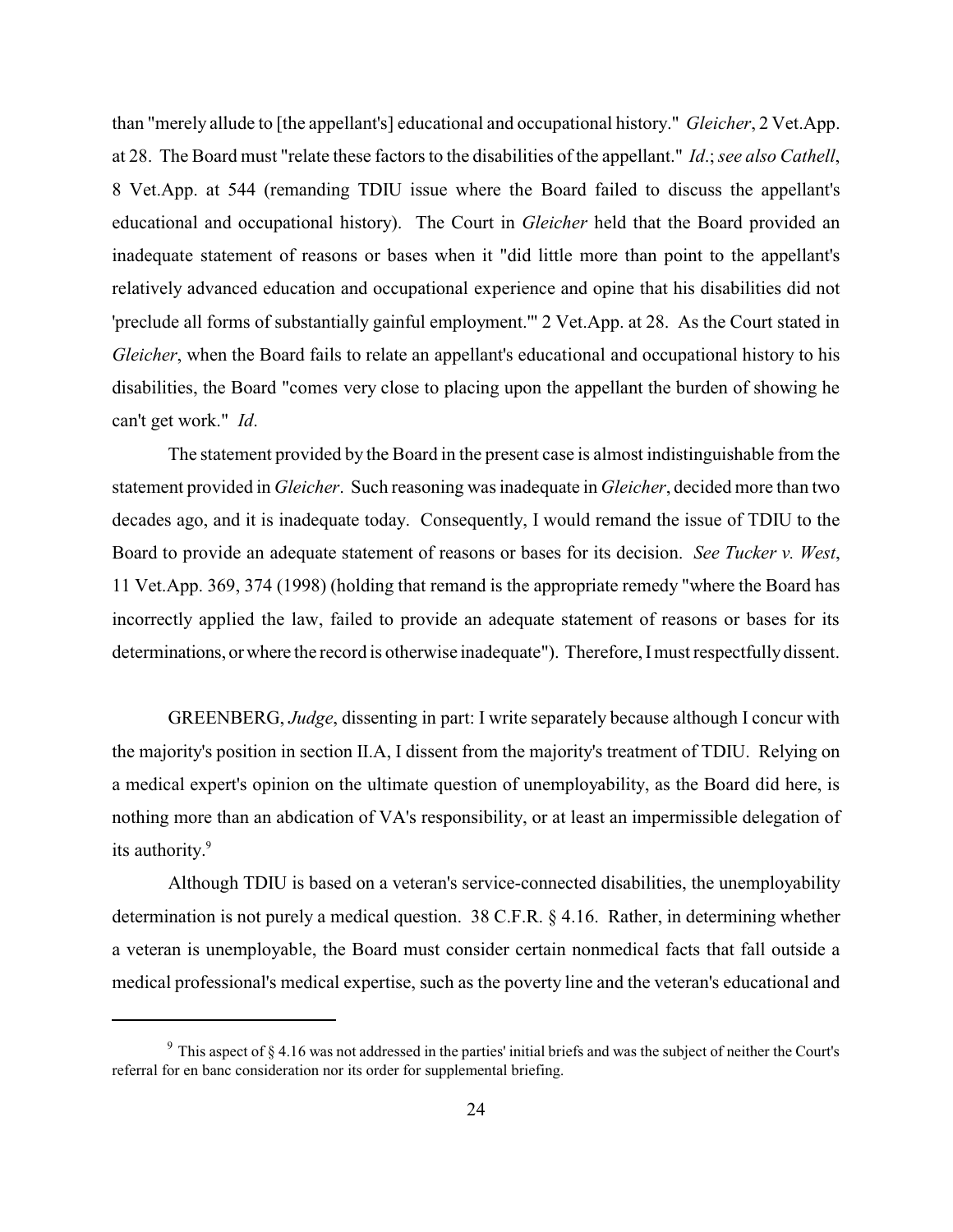occupational history. *See* 38 C.F.R. § 4.16(a); *see also, e.g., Beaty v. Brown,* 6 Vet.App. 532, 537, 538 (1994) (distinguishing between educational or occupational history and medical evidence). The role of medical expertise is limited to providing "description of the effects of disability upon the person's ordinary activity.'" *Floore v. Shinseki*, 26 Vet.App. 376, 381 (2013) (quoting 38 C.F.R.  $§$  4.10 (2013)).

As the Court recently explained,

*it is the rating official* who is responsible for "interpret[ing] reports of examination in the light of the whole recorded history, reconciling the various reports into a consistent picture so that the current rating may accurately reflect the elements of disability present." More specifically, TDIU is to be awarded based on the "*judgment of the rating agency*" that the veteran is "unable to secure or follow a substantially gainful occupation as a result of service-connected disabilities."

*Id.* (emphasis added) (citations omitted). Therefore, when asked for an opinion in connection with the matter of TDIU, the medical expert's task is to diagnose and opine as to medical causation; VA is charged with finding facts and applying the appropriate legal standards, including using its judgment to determine whether the § 4.16 standard has been met, and may not delegate this duty. *Geib v. Shinseki*, 733 F.3d 1350, 1354 (Fed. Cir. 2013) ("[A]pplicable regulations place responsibility for the ultimate TDIU determination on the VA, not a medical examiner." (citation omitted)).

Here, the Board impermissibly delegated tomedical examiners its responsibilityto determine whether the appellant was employable, specifically by employing medical examiners' opinions regarding the ultimate question of employabilitywithout exercising anyindependent judgement. *See* 38 C.F.R. § 4.16. For example, in finding the appellant employable, the Board relied on a January 2001 statement by a VA examiner that "the Veteran would be eligible for many other jobs." R. at 23. When discussing a September 2008 medical opinion, the Board found it relevant that the medical expert was informed of the appellant's employment history; that medical expert "concluded that the Veteran did not have anymedical issue that would preclude him from a substantially gainful employment," which the Board found "highly probative evidence against this claim." R. at 24-25. Additionally, the Board noted that a May 2012 "examiner concluded that the Veteran would not be precluded from all types of substantially gainful employment." R. at 25. The Board found that "there is no question that the examiner is of the opinion that the Veteran was not [unemployable